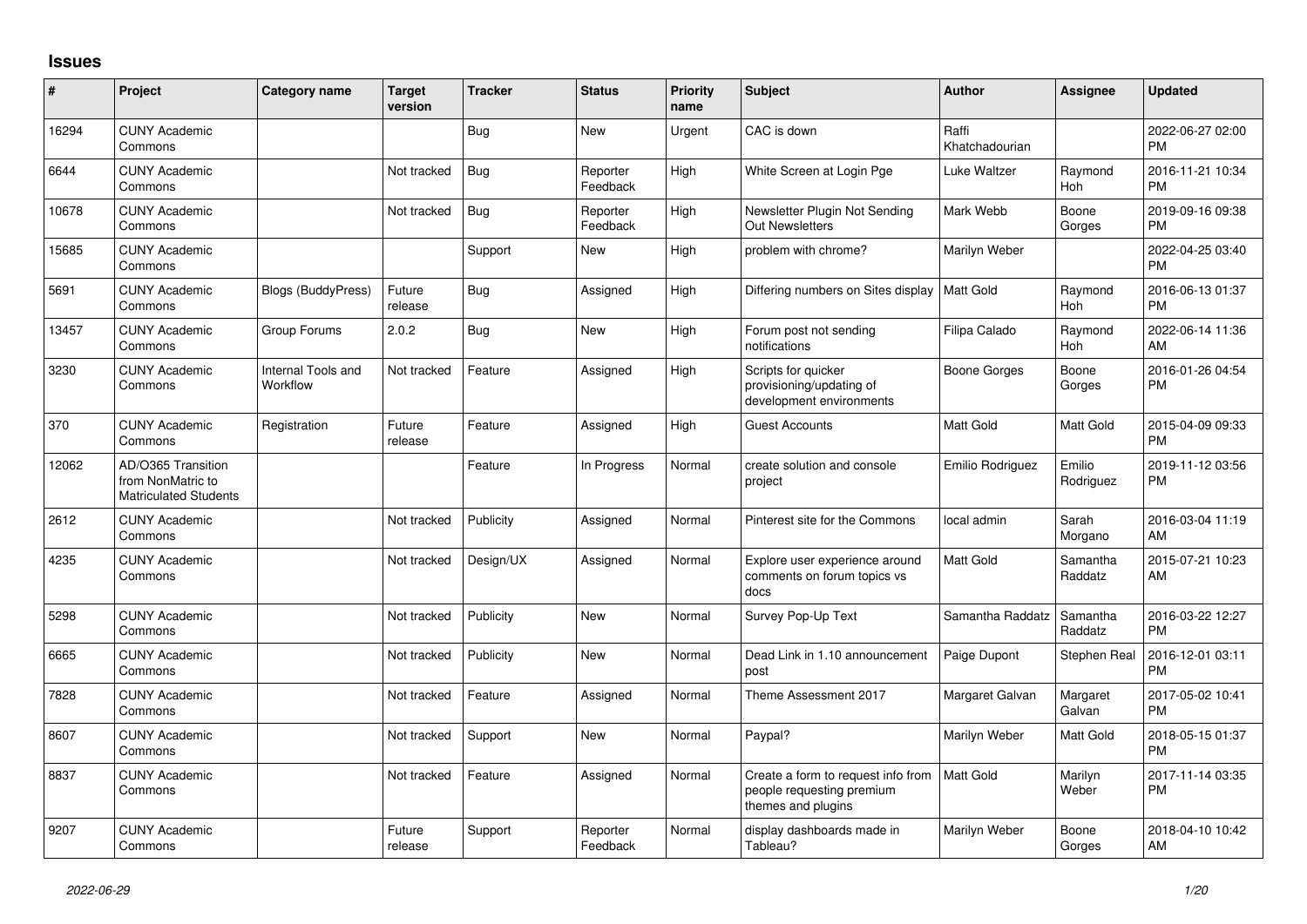| #     | Project                         | <b>Category name</b> | <b>Target</b><br>version | <b>Tracker</b> | <b>Status</b>        | <b>Priority</b><br>name | <b>Subject</b>                                                                                                                               | Author                 | <b>Assignee</b>    | <b>Updated</b>                |
|-------|---------------------------------|----------------------|--------------------------|----------------|----------------------|-------------------------|----------------------------------------------------------------------------------------------------------------------------------------------|------------------------|--------------------|-------------------------------|
| 9908  | <b>CUNY Academic</b><br>Commons |                      | Not tracked              | Feature        | New                  | Normal                  | Is it possible to send email<br>updates to users (or an email<br>address not on the list) for only a<br>single page AFTER being<br>prompted? | <b>Michael Shields</b> | scott voth         | 2018-06-11 01:34<br>PM        |
| 10262 | <b>CUNY Academic</b><br>Commons |                      | Not tracked              | Bug            | Reporter<br>Feedback | Normal                  | Newsletter Plugin: Broken Image<br>at Bottom of All Newsletters                                                                              | Mark Webb              | Raymond<br>Hoh     | 2018-08-30 05:17<br><b>PM</b> |
| 10368 | <b>CUNY Academic</b><br>Commons |                      | Future<br>release        | Feature        | Assigned             | Normal                  | Use ORCID data to populate<br>academic profile page                                                                                          | Stephen Francoeur      | Boone<br>Gorges    | 2018-09-25 01:53<br><b>PM</b> |
| 10657 | <b>CUNY Academic</b><br>Commons |                      | Not tracked              | Support        | Reporter<br>Feedback | Normal                  | child theme problems                                                                                                                         | Marilyn Weber          |                    | 2018-11-08 01:19<br><b>PM</b> |
| 11131 | <b>CUNY Academic</b><br>Commons |                      | Future<br>release        | Feature        | Reporter<br>Feedback | Normal                  | Image Annotation Plugins                                                                                                                     | Laurie Hurson          |                    | 2019-02-26 11:33<br>AM        |
| 11149 | <b>CUNY Academic</b><br>Commons |                      | Not tracked              | Support        | Reporter<br>Feedback | Normal                  | comments getting blocked                                                                                                                     | Marilyn Weber          | Raymond<br>Hoh     | 2019-03-26 11:40<br>AM        |
| 11392 | <b>CUNY Academic</b><br>Commons |                      | Future<br>release        | Bug            | New                  | Normal                  | Migrate users away from<br><b>StatPress</b>                                                                                                  | <b>Boone Gorges</b>    |                    | 2019-04-23 03:53<br><b>PM</b> |
| 11393 | <b>CUNY Academic</b><br>Commons |                      | Not tracked              | Publicity      | New                  | Normal                  | After 1.15 release, ceate a hero<br>slide and post about adding a site<br>to a group                                                         | scott voth             | Patrick<br>Sweeney | 2019-05-14 10:32<br>AM        |
| 11509 | <b>CUNY Academic</b><br>Commons |                      | Not tracked              | Support        | Reporter<br>Feedback | Normal                  | deleted Page causing a Menu<br>problem?                                                                                                      | Marilyn Weber          |                    | 2019-06-04 09:54<br>AM        |
| 11517 | <b>CUNY Academic</b><br>Commons |                      | Not tracked              | Feature        | Assigned             | Normal                  | wp-accessibility plugin should not<br>strip 'target="_blank" by default                                                                      | <b>Boone Gorges</b>    | Laurie Hurson      | 2019-09-24 09:57<br>AM        |
| 11519 | <b>CUNY Academic</b><br>Commons |                      | Not tracked              | Support        | Assigned             | Normal                  | comment option not appearing                                                                                                                 | Marilyn Weber          |                    | 2019-09-24 10:28<br>AM        |
| 11771 | <b>CUNY Academic</b><br>Commons |                      | Not tracked              | Support        | Reporter<br>Feedback | Normal                  | post displays in sections                                                                                                                    | Marilyn Weber          |                    | 2019-08-20 10:34<br>AM        |
| 11787 | <b>CUNY Academic</b><br>Commons |                      | Not tracked              | Support        | Reporter<br>Feedback | Normal                  | automated comments notifications<br>on ZenDesk                                                                                               | Marilyn Weber          |                    | 2019-08-26 06:18<br><b>PM</b> |
| 11848 | <b>CUNY Academic</b><br>Commons |                      | Not tracked              | Support        | Hold                 | Normal                  | a Dean of Faculty wants to share<br>a large file                                                                                             | Marilyn Weber          |                    | 2019-09-24 08:44<br>AM        |
| 11879 | CUNY Academic<br>Commons        |                      | Not tracked              | Bug            | <b>New</b>           | Normal                  | Hypothesis comments appearing<br>on multiple, different pdfs across<br>blogs                                                                 | Laurie Hurson          | Laurie Hurson      | 2019-09-19 02:39<br><b>PM</b> |
| 12004 | <b>CUNY Academic</b><br>Commons |                      | Not tracked              | Support        | Reporter<br>Feedback | Normal                  | Notifications for spam blog<br>comments                                                                                                      | Gina Cherry            | Raymond<br>Hoh     | 2019-11-01 12:05<br>PM        |
| 12198 | <b>CUNY Academic</b><br>Commons |                      | Not tracked              | Bug            | Reporter<br>Feedback | Normal                  | Duplicate listing in My Sites                                                                                                                | Tom Harbison           |                    | 2019-12-09 05:50<br><b>PM</b> |
| 12328 | <b>CUNY Academic</b><br>Commons |                      | Not tracked              | Support        | New                  | Normal                  | Sign up Code for Non-CUNY<br>Faculty                                                                                                         | Laurie Hurson          |                    | 2020-01-28 10:25<br>AM        |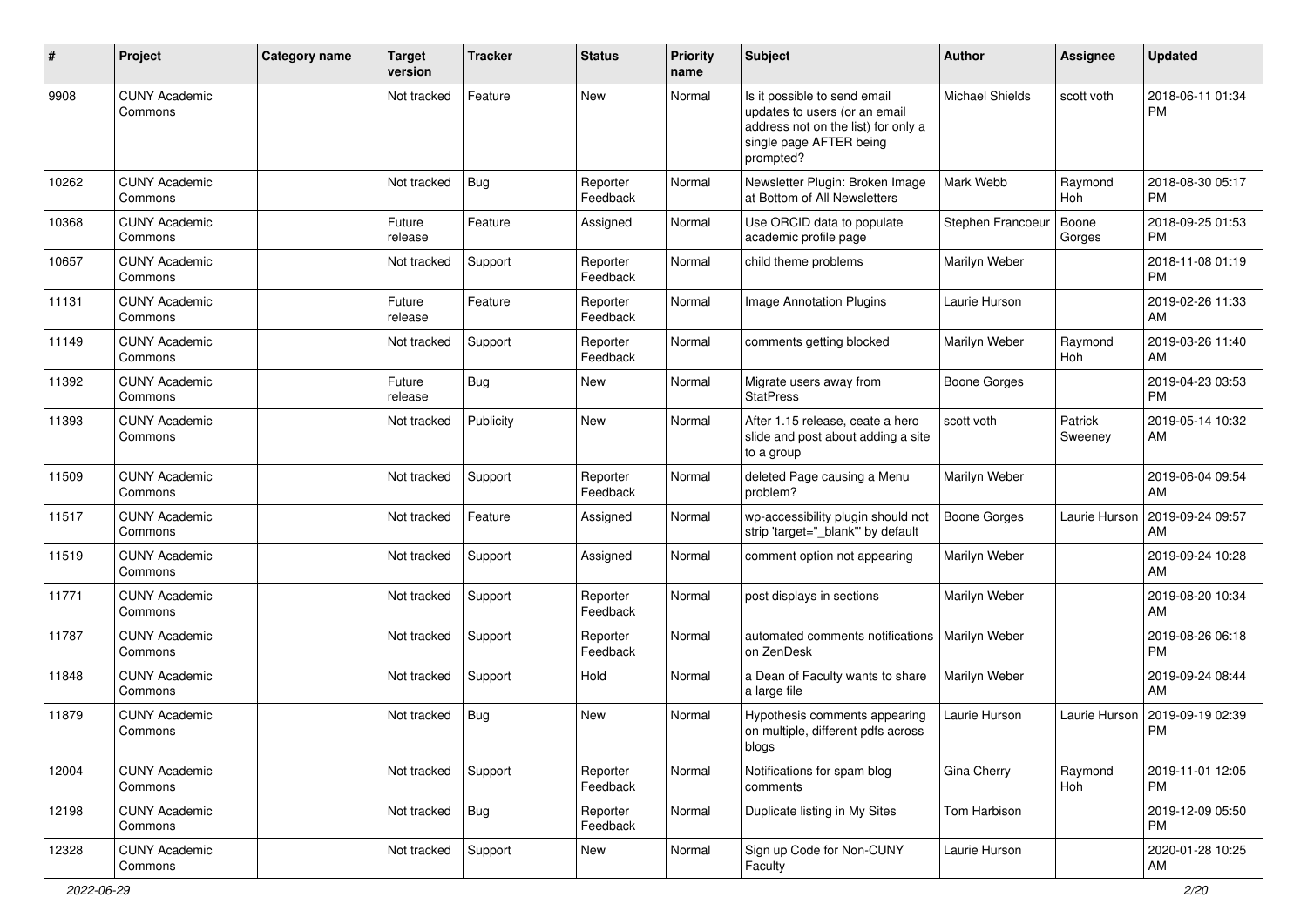| #     | Project                         | <b>Category name</b> | <b>Target</b><br>version | <b>Tracker</b> | <b>Status</b>        | <b>Priority</b><br>name | <b>Subject</b>                                                   | <b>Author</b>           | <b>Assignee</b>       | <b>Updated</b>                |
|-------|---------------------------------|----------------------|--------------------------|----------------|----------------------|-------------------------|------------------------------------------------------------------|-------------------------|-----------------------|-------------------------------|
| 12352 | <b>CUNY Academic</b><br>Commons |                      | Not tracked              | Support        | <b>New</b>           | Normal                  | 'posts list" page builder block<br>option                        | Marilyn Weber           |                       | 2020-02-03 01:29<br><b>PM</b> |
| 12436 | <b>CUNY Academic</b><br>Commons |                      | Not tracked              | <b>Bug</b>     | Assigned             | Normal                  | Nightly system downtime                                          | Boone Gorges            |                       | 2020-08-01 09:30<br>AM        |
| 12484 | <b>CUNY Academic</b><br>Commons |                      | Not tracked              | Support        | Reporter<br>Feedback | Normal                  | Sign up Code for COIL Course<br>starting in March                | Laurie Hurson           | <b>Matt Gold</b>      | 2020-03-02 02:26<br><b>PM</b> |
| 12911 | <b>CUNY Academic</b><br>Commons |                      | Not tracked              | Feature        | New                  | Normal                  | Block access to xmlrpc.php based<br>on User-Agent                | Boone Gorges            | Boone<br>Gorges       | 2020-06-09 05:12<br><b>PM</b> |
| 13034 | <b>CUNY Academic</b><br>Commons |                      | Not tracked              | Support        | Reporter<br>Feedback | Normal                  | a site is asking people to join the<br>Commons to get a download | Marilyn Weber           |                       | 2020-07-12 07:23<br>AM        |
| 13255 | <b>CUNY Academic</b><br>Commons |                      | Not tracked              | Support        | Reporter<br>Feedback | Normal                  | <b>Accessibility problems</b>                                    | Marilyn Weber           |                       | 2020-09-01 05:48<br>PM        |
| 13286 | <b>CUNY Academic</b><br>Commons |                      | Not tracked              | Support        | New                  | Normal                  | problem connecting with<br>WordPress app                         | Marilyn Weber           | Raymond<br><b>Hoh</b> | 2020-09-08 11:16<br>AM        |
| 13949 | <b>CUNY Academic</b><br>Commons |                      | Not tracked              | <b>Bug</b>     | <b>New</b>           | Normal                  | Continued debugging of runaway<br>MvSQL connections              | Matt Gold               | Boone<br>Gorges       | 2021-09-14 10:42<br>AM        |
| 14394 | <b>CUNY Academic</b><br>Commons |                      | Not tracked              | Feature        | <b>New</b>           | Normal                  | Commons News Site - redesign                                     | scott voth              | scott voth            | 2021-09-14 10:46<br>AM        |
| 14398 | <b>CUNY Academic</b><br>Commons |                      | Not tracked              | Support        | Reporter<br>Feedback | Normal                  | Events plug-in notification<br>problem                           | Marilyn Weber           |                       | 2021-05-11 11:21<br>AM        |
| 14475 | <b>CUNY Academic</b><br>Commons |                      | Not tracked              | Publicity      | <b>New</b>           | Normal                  | OER Showcase Page                                                | Laurie Hurson           | Laurie Hurson         | 2021-09-14 10:46<br>AM        |
| 14504 | <b>CUNY Academic</b><br>Commons |                      | Not tracked              | Publicity      | Reporter<br>Feedback | Normal                  | Adding showcases to home page<br>menu                            | Laurie Hurson           | Boone<br>Gorges       | 2022-01-19 03:26<br><b>PM</b> |
| 14538 | <b>CUNY Academic</b><br>Commons |                      | Not tracked              | Support        | Reporter<br>Feedback | Normal                  | Weebly To Commons                                                | Laurie Hurson           |                       | 2021-09-14 10:47<br>AM        |
| 14629 | <b>CUNY Academic</b><br>Commons |                      | Not tracked              | <b>Bug</b>     | Reporter<br>Feedback | Normal                  | Possible Post Order Bug?                                         | <b>Syelle Graves</b>    |                       | 2021-09-14 10:47<br>AM        |
| 14784 | <b>CUNY Academic</b><br>Commons |                      |                          | Support        | Reporter<br>Feedback | Normal                  | User report of logo problem when<br>using Customizer theme       | Marilyn Weber           |                       | 2021-09-17 10:25<br>AM        |
| 14792 | <b>CUNY Academic</b><br>Commons |                      |                          | Bug            | <b>New</b>           | Normal                  | Inconsistent email notifications<br>from gravity forms           | Raffi<br>Khatchadourian |                       | 2021-10-04 01:50<br><b>PM</b> |
| 14842 | <b>CUNY Academic</b><br>Commons |                      | Not tracked              | Support        | Reporter<br>Feedback | Normal                  | Question about widgets and block<br>editor                       | Gina Cherry             |                       | 2021-10-06 03:01<br><b>PM</b> |
| 14900 | <b>CUNY Academic</b><br>Commons |                      | Not tracked              | Support        | Reporter<br>Feedback | Normal                  | previous theme?                                                  | Marilyn Weber           |                       | 2021-10-25 10:31<br>AM        |
| 14936 | <b>CUNY Academic</b><br>Commons |                      |                          | <b>Bug</b>     | <b>New</b>           | Normal                  | Commons websites blocked by<br>SPS campus network                | Laurie Hurson           |                       | 2021-11-03 03:57<br><b>PM</b> |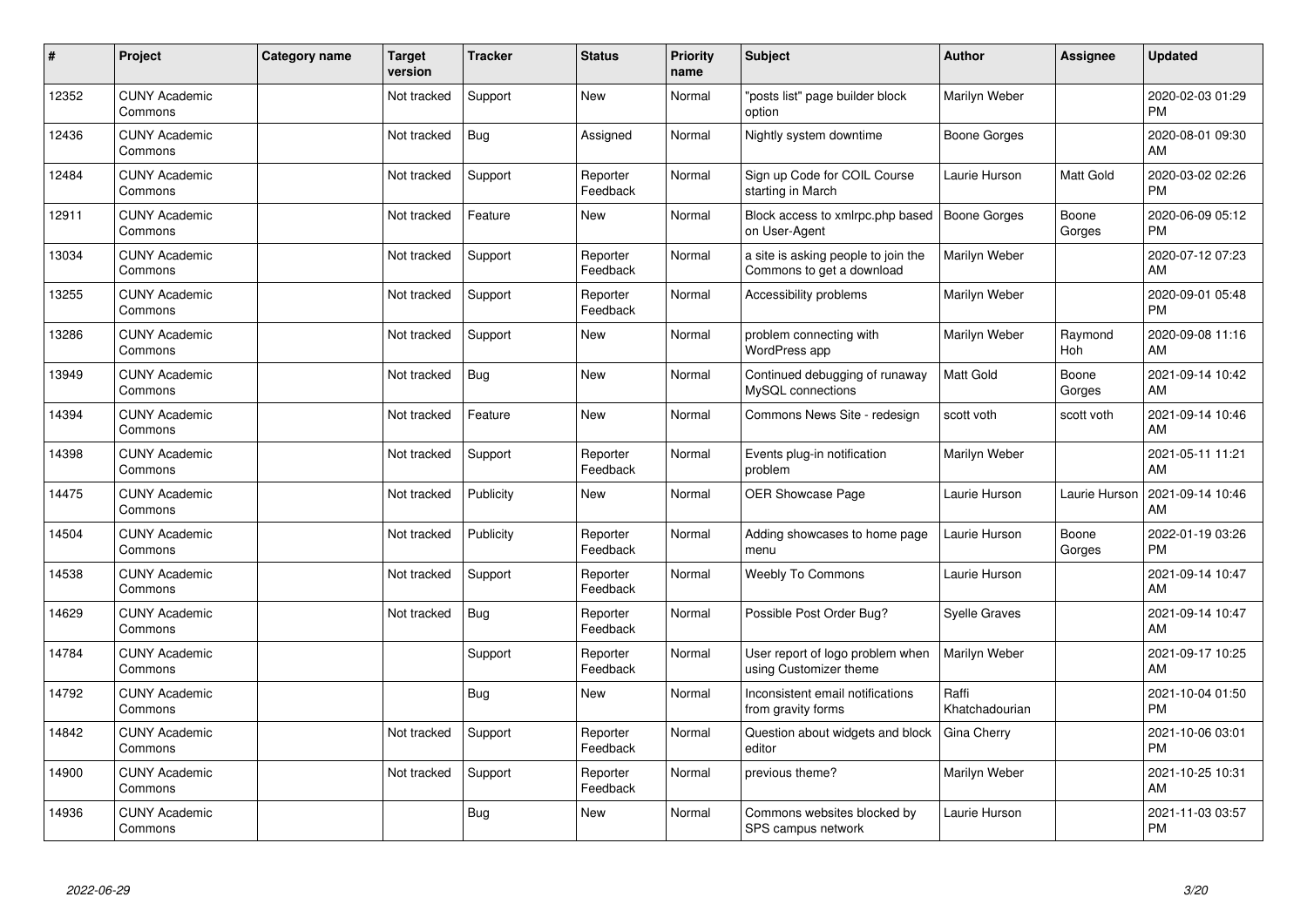| #     | <b>Project</b>                  | Category name | <b>Target</b><br>version | <b>Tracker</b> | <b>Status</b>        | <b>Priority</b><br>name | <b>Subject</b>                                                        | <b>Author</b>           | <b>Assignee</b>       | <b>Updated</b>                |
|-------|---------------------------------|---------------|--------------------------|----------------|----------------------|-------------------------|-----------------------------------------------------------------------|-------------------------|-----------------------|-------------------------------|
| 14940 | <b>CUNY Academic</b><br>Commons |               |                          | <b>Bug</b>     | New                  | Normal                  | Discrepancy between Commons<br>profile "sites" and actual # of sites  | Laurie Hurson           |                       | 2021-11-08 11:09<br>AM        |
| 15045 | <b>CUNY Academic</b><br>Commons |               |                          | Support        | <b>New</b>           | Normal                  | no result for KCeL in the search<br>box on the commons                | Marilyn Weber           |                       | 2021-12-10 11:29<br>AM        |
| 15169 | <b>CUNY Academic</b><br>Commons |               | 2.0.2                    | Support        | Reporter<br>Feedback | Normal                  | new Prelude website zipfiles for<br>custom theme and other files.     | Marilyn Weber           |                       | 2022-06-14 11:36<br>AM        |
| 15176 | <b>CUNY Academic</b><br>Commons |               | Not tracked              | Support        | Reporter<br>Feedback | Normal                  | Archiving Q Writing & Old<br>Wordpress Sites on the Commons           | Laurie Hurson           |                       | 2022-02-08 10:28<br>AM        |
| 15260 | <b>CUNY Academic</b><br>Commons |               |                          | Support        | Reporter<br>Feedback | Normal                  | Diacritical markings   European<br>Stages                             | Marilyn Weber           |                       | 2022-02-04 08:16<br>AM        |
| 15370 | <b>CUNY Academic</b><br>Commons |               |                          | Support        | Reporter<br>Feedback | Normal                  | All-in-One Event Calendar?                                            | Marilyn Weber           |                       | 2022-02-17 11:03<br>AM        |
| 15565 | <b>CUNY Academic</b><br>Commons |               |                          | Support        | New                  | Normal                  | Events - send updates to an email<br>listserv                         | Marilyn Weber           |                       | 2022-03-10 01:06<br><b>PM</b> |
| 15613 | <b>CUNY Academic</b><br>Commons |               | 2.0.2                    | Feature        | Reporter<br>Feedback | Normal                  | Adding "Passster" plugin                                              | Laurie Hurson           |                       | 2022-06-14 11:36<br>AM        |
| 15655 | <b>CUNY Academic</b><br>Commons |               | 2.0.2                    | Support        | Reporter<br>Feedback | Normal                  | Event Aggregator plugin?                                              | Marilyn Weber           |                       | 2022-06-14 11:36<br>AM        |
| 15757 | <b>CUNY Academic</b><br>Commons |               |                          | <b>Bug</b>     | New                  | Normal                  | Members # do not match                                                | Laurie Hurson           |                       | 2022-03-30 04:52<br><b>PM</b> |
| 15816 | <b>CUNY Academic</b><br>Commons |               | Not tracked              | Support        | <b>New</b>           | Normal                  | slow loading at SPS                                                   | Marilyn Weber           |                       | 2022-04-05 01:26<br><b>PM</b> |
| 15883 | <b>CUNY Academic</b><br>Commons |               | 2.1.0                    | Feature        | New                  | Normal                  | Release BPGES update                                                  | Boone Gorges            | Boone<br>Gorges       | 2022-05-26 10:39<br>AM        |
| 15923 | <b>CUNY Academic</b><br>Commons |               | Not tracked              | Feature        | Reporter<br>Feedback | Normal                  | <b>Bellows Plugin Adjustments</b>                                     | Laurie Hurson           |                       | 2022-04-20 10:10<br>AM        |
| 16092 | <b>CUNY Academic</b><br>Commons |               | Future<br>release        | Feature        | Hold                 | Normal                  | Don't show main site in Site<br>search results                        | <b>Boone Gorges</b>     | Boone<br>Gorges       | 2022-05-17 03:12<br><b>PM</b> |
| 16099 | <b>CUNY Academic</b><br>Commons |               |                          | Support        | Reporter<br>Feedback | Normal                  | request for Newsletter Glue                                           | Marilyn Weber           |                       | 2022-05-13 12:14<br><b>PM</b> |
| 16110 | <b>CUNY Academic</b><br>Commons |               |                          | Support        | Reporter<br>Feedback | Normal                  | remove Creative Commons<br>license from pages?                        | Marilyn Weber           | Raymond<br><b>Hoh</b> | 2022-05-17 06:11<br><b>PM</b> |
| 16290 | <b>CUNY Academic</b><br>Commons |               |                          | Feature        | Reporter<br>Feedback | Normal                  | Add Table Of Contents Block<br>plug-in                                | Raffi<br>Khatchadourian |                       | 2022-06-24 10:26<br>AM        |
| 16307 | <b>CUNY Academic</b><br>Commons |               |                          | <b>Bug</b>     | <b>New</b>           | Normal                  | Add brief messaging to<br>accept/decline group membership<br>requests | <b>Matt Gold</b>        | Boone<br>Gorges       | 2022-06-27 06:13<br><b>PM</b> |
| 2666  | <b>CUNY Academic</b><br>Commons | About page    | Not tracked              | Documentation  | Assigned             | Normal                  | <b>Update About Text</b>                                              | Chris Stein             | Luke Waltzer          | 2016-03-04 11:19<br>AM        |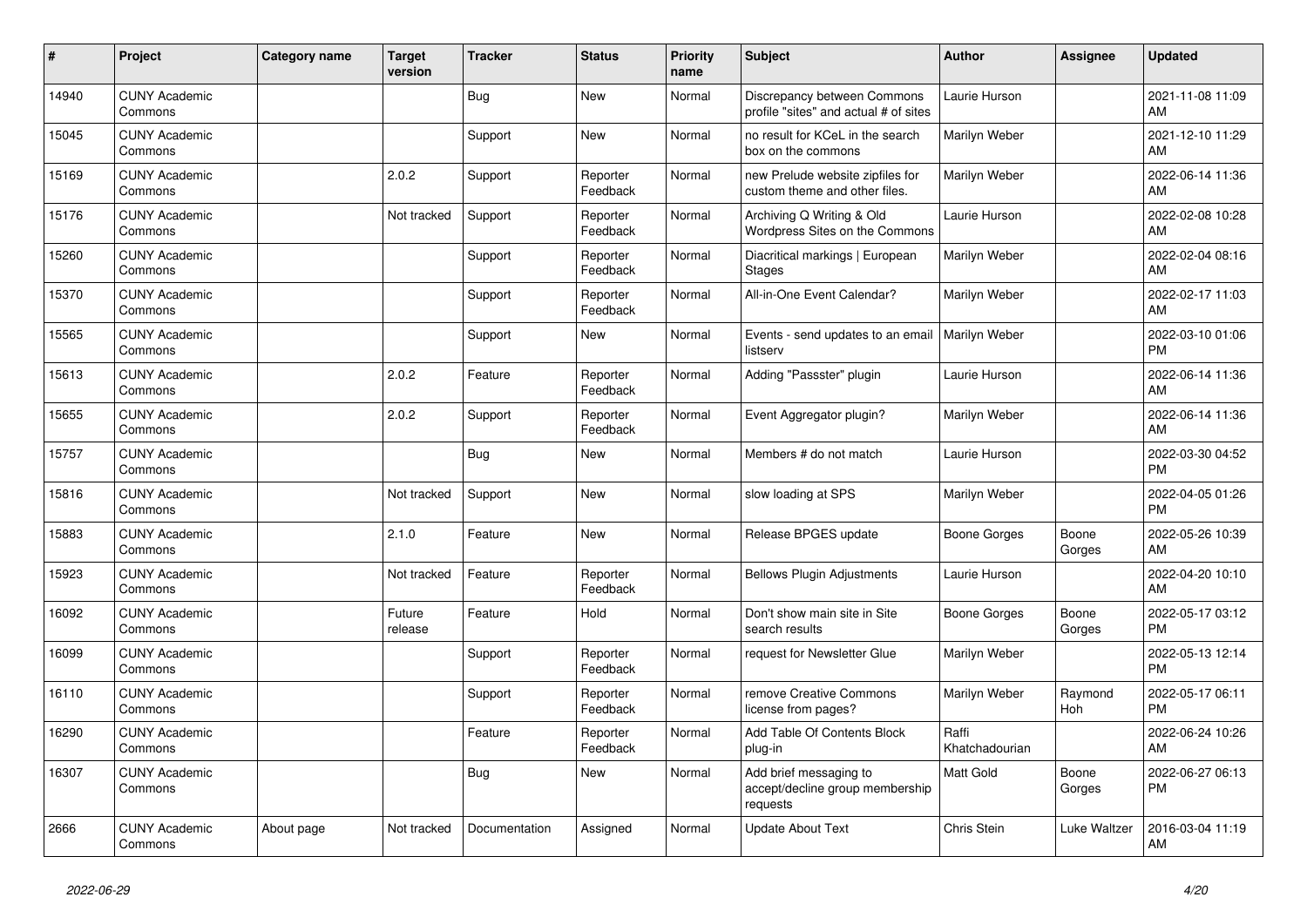| $\#$  | <b>Project</b>                  | Category name             | <b>Target</b><br>version | <b>Tracker</b> | <b>Status</b>        | <b>Priority</b><br>name | <b>Subject</b>                                                                            | Author                  | Assignee            | <b>Updated</b>                |
|-------|---------------------------------|---------------------------|--------------------------|----------------|----------------------|-------------------------|-------------------------------------------------------------------------------------------|-------------------------|---------------------|-------------------------------|
| 10839 | <b>CUNY Academic</b><br>Commons | About page                | Not tracked              | Support        | <b>New</b>           | Normal                  | <b>Mission Statement Needs</b><br>Revision                                                | scott voth              | <b>Matt Gold</b>    | 2018-12-26 10:58<br>AM        |
| 8900  | <b>CUNY Academic</b><br>Commons | Accessibility             | Future<br>release        | Feature        | Assigned             | Normal                  | Look into tools to enforce<br>accessibility in WP environment                             | <b>Matt Gold</b>        | Boone<br>Gorges     | 2022-04-26 11:59<br>AM        |
| 8901  | <b>CUNY Academic</b><br>Commons | Accessibility             | Future<br>release        | Feature        | Assigned             | Normal                  | Theme analysis for accessibility                                                          | Matt Gold               | Boone<br>Gorges     | 2022-04-26 11:59<br>AM        |
| 1460  | <b>CUNY Academic</b><br>Commons | Analytics                 | Future<br>release        | Feature        | Assigned             | Normal                  | Update System Report                                                                      | <b>Brian Foote</b>      | Boone<br>Gorges     | 2015-11-09 06:13<br><b>PM</b> |
| 4070  | <b>CUNY Academic</b><br>Commons | Analytics                 | Not tracked              | Support        | Assigned             | Normal                  | Request for JITP site analytics                                                           | Matt Gold               | Seth Persons        | 2016-02-23 03:09<br><b>PM</b> |
| 4972  | <b>CUNY Academic</b><br>Commons | Analytics                 | Not tracked              | <b>Bug</b>     | New                  | Normal                  | <b>Newsletter Analytics</b>                                                               | Stephen Real            | Matt Gold           | 2015-12-09 12:54<br><b>PM</b> |
| 5581  | <b>CUNY Academic</b><br>Commons | Analytics                 | Future<br>release        | Feature        | Assigned             | Normal                  | Explore alternatives to Google<br>Analytics                                               | <b>Matt Gold</b>        | Valerie<br>Townsend | 2020-04-17 03:12<br><b>PM</b> |
| 5679  | <b>CUNY Academic</b><br>Commons | Analytics                 | Not tracked              | Feature        | <b>New</b>           | Normal                  | Logged In Users for GA                                                                    | <b>Valerie Townsend</b> | Valerie<br>Townsend | 2016-06-11 09:49<br>AM        |
| 15210 | <b>CUNY Academic</b><br>Commons | Analytics                 | Not tracked              | Design/UX      | <b>New</b>           | Normal                  | Google Analytics improvements                                                             | Colin McDonald          | Boone<br>Gorges     | 2022-05-24 10:47<br>AM        |
| 7022  | <b>CUNY Academic</b><br>Commons | Announcements             | Future<br>release        | Bug            | <b>New</b>           | Normal                  | Sitewide announcements should<br>be displayed on, and dismissable<br>from, mapped domains | Boone Gorges            | Boone<br>Gorges     | 2018-03-22 10:18<br>AM        |
| 4635  | <b>CUNY Academic</b><br>Commons | Authentication            | Future<br>release        | Feature        | <b>New</b>           | Normal                  | Allow non-WP authentication                                                               | Boone Gorges            | Sonja Leix          | 2019-03-01 02:05<br><b>PM</b> |
| 9720  | <b>CUNY Academic</b><br>Commons | Authentication            | Future<br>release        | Feature        | <b>New</b>           | Normal                  | The Commons should be an<br>oAuth provider                                                | Boone Gorges            |                     | 2019-03-01 02:04<br><b>PM</b> |
| 6078  | <b>CUNY Academic</b><br>Commons | Blogs (BuddyPress)        | Future<br>release        | Feature        | <b>New</b>           | Normal                  | <b>Explore Adding Network Blog</b><br>Metadata Plugin                                     | Luke Waltzer            | Luke Waltzer        | 2016-10-11 10:29<br><b>PM</b> |
| 8835  | <b>CUNY Academic</b><br>Commons | Blogs (BuddyPress)        | Future<br>release        | Feature        | <b>New</b>           | Normal                  | Extend cuny is shortlinks to sites                                                        | Luke Waltzer            | Boone<br>Gorges     | 2022-04-26 11:59<br>AM        |
| 8836  | <b>CUNY Academic</b><br>Commons | <b>Blogs (BuddyPress)</b> | Future<br>release        | Feature        | Assigned             | Normal                  | Redesign site launch process                                                              | <b>Matt Gold</b>        | Boone<br>Gorges     | 2019-10-03 02:49<br><b>PM</b> |
| 12350 | <b>CUNY Academic</b><br>Commons | <b>Blogs (BuddyPress)</b> | Not tracked              | Support        | Reporter<br>Feedback | Normal                  | URL creation problem                                                                      | Marilyn Weber           |                     | 2020-02-03 11:27<br>AM        |
| 377   | <b>CUNY Academic</b><br>Commons | BuddyPress (misc)         | Future<br>release        | Feature        | Assigned             | Normal                  | Like buttons                                                                              | <b>Matt Gold</b>        | Boone<br>Gorges     | 2010-11-16 05:13<br><b>PM</b> |
| 435   | <b>CUNY Academic</b><br>Commons | BuddyPress (misc)         | Future<br>release        | Feature        | Assigned             | Normal                  | Include Avatar Images in Forum<br><b>Post Notification Emails</b>                         | <b>Matt Gold</b>        | Boone<br>Gorges     | 2010-12-08 12:40<br><b>PM</b> |
| 500   | <b>CUNY Academic</b><br>Commons | BuddyPress (misc)         | Future<br>release        | Feature        | Assigned             | Normal                  | Export Group Data                                                                         | <b>Matt Gold</b>        | Boone<br>Gorges     | 2010-12-19 12:09<br><b>PM</b> |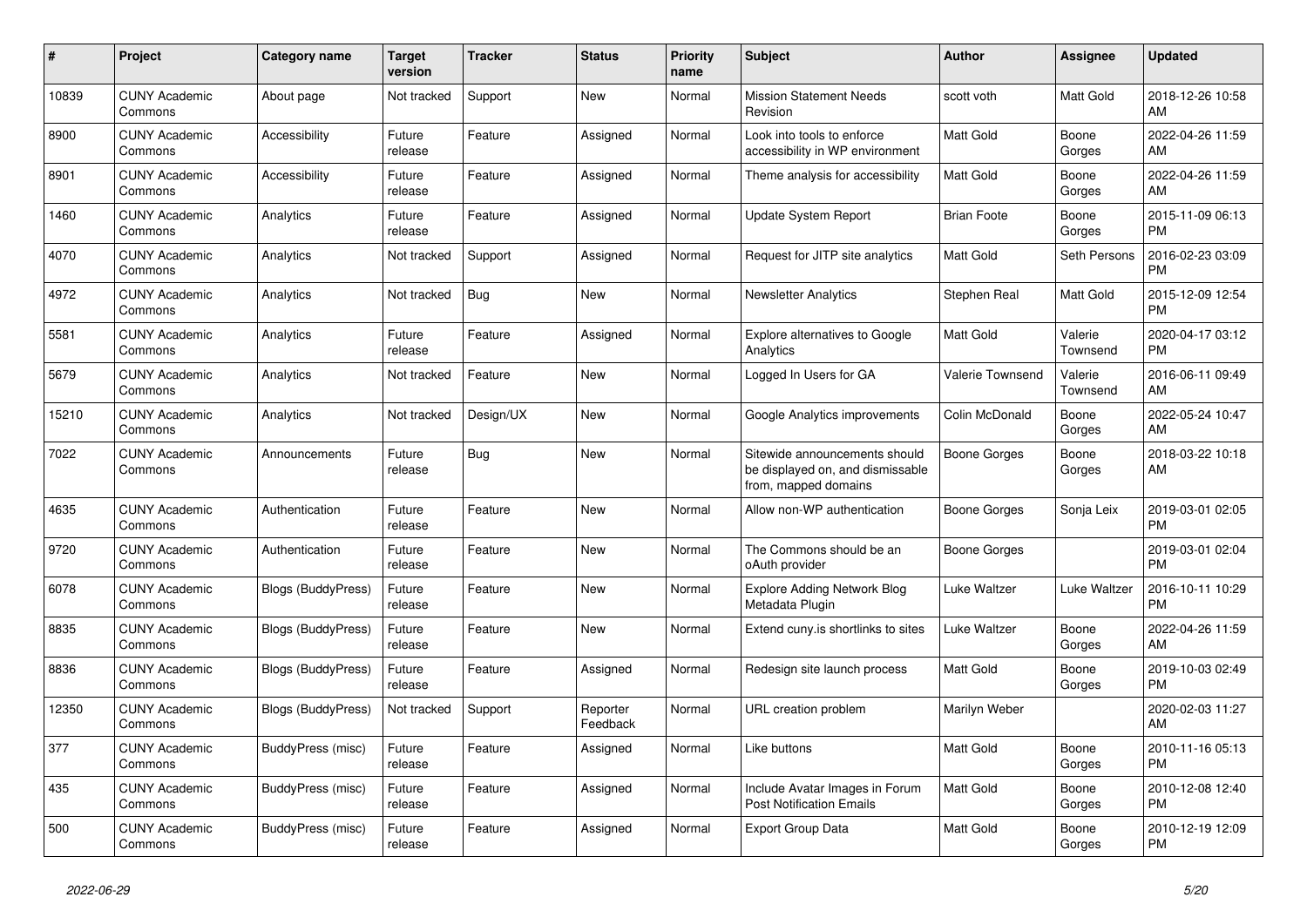| $\pmb{\#}$ | <b>Project</b>                  | Category name          | Target<br>version | <b>Tracker</b> | <b>Status</b>        | <b>Priority</b><br>name | <b>Subject</b>                                                       | <b>Author</b>           | Assignee              | <b>Updated</b>                |
|------------|---------------------------------|------------------------|-------------------|----------------|----------------------|-------------------------|----------------------------------------------------------------------|-------------------------|-----------------------|-------------------------------|
| 554        | <b>CUNY Academic</b><br>Commons | BuddyPress (misc)      | Future<br>release | Feature        | Assigned             | Normal                  | Add Trackback notifications to<br>site-wide activity feed            | <b>Matt Gold</b>        | Boone<br>Gorges       | 2015-11-09 06:19<br><b>PM</b> |
| 599        | <b>CUNY Academic</b><br>Commons | BuddyPress (misc)      | Future<br>release | Feature        | Assigned             | Normal                  | Consider adding rating plugins for<br><b>BuddyPress/BBPress</b>      | <b>Matt Gold</b>        | Boone<br>Gorges       | 2011-08-22 06:50<br><b>PM</b> |
| 635        | <b>CUNY Academic</b><br>Commons | BuddyPress (misc)      | Future<br>release | Feature        | Assigned             | Normal                  | Big Blue Button -<br>Videoconferencing in Groups and<br><b>Blogs</b> | <b>Matt Gold</b>        | Boone<br>Gorges       | 2011-03-14 03:24<br><b>PM</b> |
| 7624       | <b>CUNY Academic</b><br>Commons | BuddyPress (misc)      | Future<br>release | Design/UX      | <b>New</b>           | Normal                  | <b>BP</b> Notifications                                              | <b>Luke Waltzer</b>     | Paige Dupont          | 2017-02-08 10:43<br><b>PM</b> |
| 11243      | <b>CUNY Academic</b><br>Commons | BuddyPress (misc)      | Future<br>release | Bug            | <b>New</b>           | Normal                  | Audit bp-custom.php                                                  | Raymond Hoh             | Raymond<br>Hoh        | 2022-04-26 11:59<br>AM        |
| 618        | <b>CUNY Academic</b><br>Commons | <b>BuddyPress Docs</b> | Future<br>release | Feature        | Assigned             | Normal                  | <b>BuddyPress Docs: export formats</b>                               | <b>Boone Gorges</b>     | Boone<br>Gorges       | 2015-11-09 05:38<br><b>PM</b> |
| 1422       | <b>CUNY Academic</b><br>Commons | <b>BuddyPress Docs</b> | Future<br>release | Feature        | Assigned             | Normal                  | Make "created Doc" activity icons<br>non-mini                        | <b>Boone Gorges</b>     | Boone<br>Gorges       | 2015-11-09 05:48<br><b>PM</b> |
| 1744       | <b>CUNY Academic</b><br>Commons | <b>BuddyPress Docs</b> | Future<br>release | Feature        | Assigned             | Normal                  | Spreadsheet-style Docs                                               | Boone Gorges            | Boone<br>Gorges       | 2015-11-09 06:13<br><b>PM</b> |
| 2523       | <b>CUNY Academic</b><br>Commons | <b>BuddyPress Docs</b> | Future<br>release | Feature        | Assigned             | Normal                  | Allow Users to Upload Images to<br><b>BP</b> Docs                    | <b>Matt Gold</b>        | Boone<br>Gorges       | 2015-11-09 06:14<br><b>PM</b> |
| 4226       | <b>CUNY Academic</b><br>Commons | <b>BuddyPress Docs</b> | Future<br>release | Design/UX      | <b>New</b>           | Normal                  | Add option to connect a Doc with<br>a Group                          | Samantha Raddatz        | Samantha<br>Raddatz   | 2015-09-09 04:08<br><b>PM</b> |
| 13466      | <b>CUNY Academic</b><br>Commons | Cavalcade              | Future<br>release | Feature        | <b>New</b>           | Normal                  | Automated cleanup for duplicate<br>Cavalcade tasks                   | <b>Boone Gorges</b>     | Boone<br>Gorges       | 2020-10-13 05:24<br><b>PM</b> |
| 14994      | <b>CUNY Academic</b><br>Commons | cdev.gc.cuny.edu       | Not tracked       | Support        | In Progress          | Normal                  | Clear Cache on CDEV                                                  | scott voth              | Raymond<br><b>Hoh</b> | 2021-12-07 03:51<br><b>PM</b> |
| 4027       | <b>CUNY Academic</b><br>Commons | Commons In A Box       | Not tracked       | Design/UX      | Assigned             | Normal                  | Usability review of CBOX update<br>procedures                        | Matt Gold               | Samantha<br>Raddatz   | 2015-05-11 06:36<br><b>PM</b> |
| 9060       | <b>CUNY Academic</b><br>Commons | Commons In A Box       | Not tracked       | <b>Bug</b>     | Hold                 | Normal                  | Problems with CBox image library<br>upload                           | Lisa Rhody              | Raymond<br>Hoh        | 2018-01-10 03:26<br><b>PM</b> |
| 10226      | <b>CUNY Academic</b><br>Commons | Courses                | Future<br>release | Feature        | <b>New</b>           | Normal                  | Add "My Courses" to drop down<br>list                                | scott voth              | Boone<br>Gorges       | 2021-11-19 12:42<br><b>PM</b> |
| 11556      | <b>CUNY Academic</b><br>Commons | Courses                | Not tracked       | <b>Bug</b>     | Reporter<br>Feedback | Normal                  | Instructor name given in course<br>listing                           | Tom Harbison            |                       | 2019-06-25 04:12<br><b>PM</b> |
| 11789      | <b>CUNY Academic</b><br>Commons | Courses                | Future<br>release | Feature        | <b>New</b>           | Normal                  | Ability to remove item from<br>Courses list                          | Laurie Hurson           | Sonja Leix            | 2019-09-24 12:28<br><b>PM</b> |
| 12438      | <b>CUNY Academic</b><br>Commons | Courses                | Not tracked       | <b>Bug</b>     | <b>New</b>           | Normal                  | Site appearing twice                                                 | Laurie Hurson           | Boone<br>Gorges       | 2020-02-18 01:34<br><b>PM</b> |
| 9420       | <b>CUNY Academic</b><br>Commons | cuny.is                | Not tracked       | Feature        | <b>New</b>           | Normal                  | Request for http://cuny.is/streams                                   | Raffi<br>Khatchadourian | Marilyn<br>Weber      | 2018-04-02 10:08<br>AM        |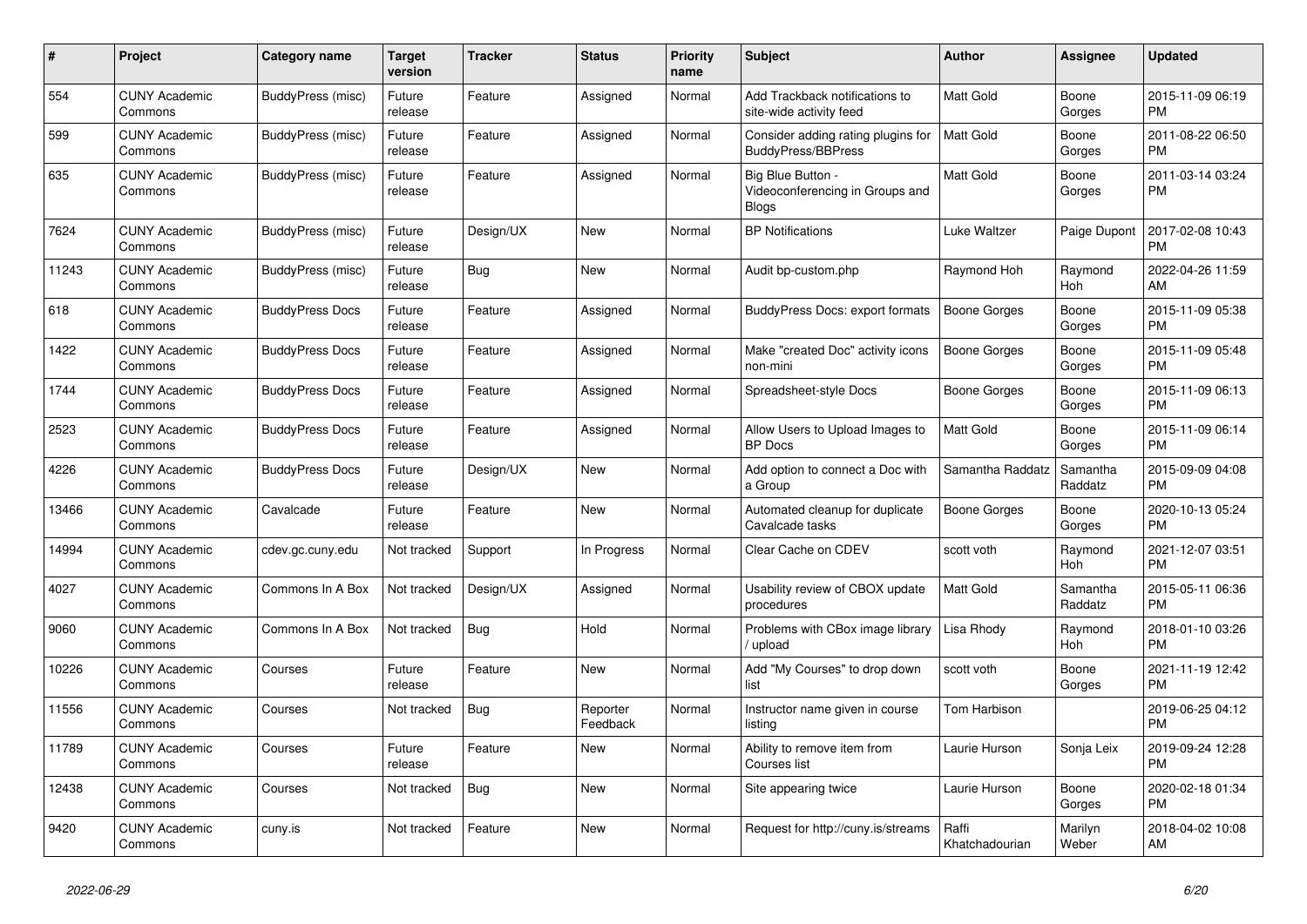| #     | Project                         | <b>Category name</b>       | Target<br>version | <b>Tracker</b> | <b>Status</b>        | <b>Priority</b><br>name | <b>Subject</b>                                                             | <b>Author</b>    | Assignee             | <b>Updated</b>                |
|-------|---------------------------------|----------------------------|-------------------|----------------|----------------------|-------------------------|----------------------------------------------------------------------------|------------------|----------------------|-------------------------------|
| 860   | <b>CUNY Academic</b><br>Commons | Design                     | Future<br>release | Design/UX      | Assigned             | Normal                  | <b>Standardize Button Treatment</b><br>Across the Commons                  | Chris Stein      | Chris Stein          | 2014-05-01 09:45<br>AM        |
| 2754  | <b>CUNY Academic</b><br>Commons | Design                     | Future<br>release | Feature        | Assigned             | Normal                  | Determine strategy for CAC logo<br>handling in top header                  | Micki Kaufman    | Chris Stein          | 2015-01-05 08:53<br><b>PM</b> |
| 8902  | <b>CUNY Academic</b><br>Commons | Design                     | Not tracked       | Feature        | Assigned             | Normal                  | Report back on research on<br><b>BuddyPress themes</b>                     | Matt Gold        | <b>Michael Smith</b> | 2017-11-10 12:31<br><b>PM</b> |
| 10439 | <b>CUNY Academic</b><br>Commons | Design                     | 2.1.0             | Design/UX      | New                  | Normal                  | Create Style Guide for Commons                                             | Sonja Leix       | Sara Cannon          | 2022-06-28 01:43<br><b>PM</b> |
| 16199 | <b>CUNY Academic</b><br>Commons | <b>Directories</b>         | 2.0.2             | <b>Bug</b>     | <b>New</b>           | Normal                  | Removed "Semester" Filter from<br><b>Courses Directory</b>                 | Laurie Hurson    | Boone<br>Gorges      | 2022-06-14 11:36<br>AM        |
| 4225  | <b>CUNY Academic</b><br>Commons | DiRT Integration           | Future<br>release | Design/UX      | <b>New</b>           | Normal                  | Add information to DIRT page (in<br>Create a Group)                        | Samantha Raddatz | <b>Matt Gold</b>     | 2015-06-26 03:14<br><b>PM</b> |
| 3524  | <b>CUNY Academic</b><br>Commons | Documentation              | Not tracked       | Documentation  | Assigned             | Normal                  | Post describing all you can do<br>when starting up a new<br>blog/group     | Matt Gold        | scott voth           | 2014-10-04 12:56<br><b>PM</b> |
| 10982 | <b>CUNY Academic</b><br>Commons | Domain Mapping             | Not tracked       | Support        | Reporter<br>Feedback | Normal                  | <b>CNAME</b> question                                                      | scott voth       |                      | 2019-01-22 04:29<br><b>PM</b> |
| 11493 | <b>CUNY Academic</b><br>Commons | Domain Mapping             | Not tracked       | Support        | Reporter<br>Feedback | Normal                  | Domain Mapping Request - Talia<br>Schaffer                                 | scott voth       | Matt Gold            | 2019-08-06 08:39<br>AM        |
| 14496 | <b>CUNY Academic</b><br>Commons | Domain Mapping             | Future<br>release | <b>Bug</b>     | New                  | Normal                  | Mapped domain SSO uses<br>third-party cookies                              | Raymond Hoh      | Raymond<br>Hoh       | 2021-05-24 04:03<br><b>PM</b> |
| 5992  | <b>CUNY Academic</b><br>Commons | <b>Email Notifications</b> | Future<br>release | Feature        | New                  | Normal                  | Changing the From line of<br>autogenerated blog emails                     | Marilyn Weber    |                      | 2018-09-27 05:19<br><b>PM</b> |
| 9979  | <b>CUNY Academic</b><br>Commons | <b>Email Notifications</b> | Not tracked       | Bug            | Reporter<br>Feedback | Normal                  | Reports of slow email activation<br>emails                                 | <b>Matt Gold</b> | Boone<br>Gorges      | 2018-08-29 09:40<br><b>PM</b> |
| 12042 | <b>CUNY Academic</b><br>Commons | <b>Email Notifications</b> | Future<br>release | Feature        | New                  | Normal                  | Improved error logging for BPGES   Boone Gorges<br>send queue              |                  | Boone<br>Gorges      | 2021-11-19 12:25<br><b>PM</b> |
| 15604 | <b>CUNY Academic</b><br>Commons | <b>Email Notifications</b> | Future<br>release | Feature        | Assigned             | Normal                  | Restructure Commons Group<br><b>Digest Email Messages</b>                  | Matt Gold        | Boone<br>Gorges      | 2022-05-26 10:45<br>AM        |
| 3475  | <b>CUNY Academic</b><br>Commons | Events                     | Future<br>release | Feature        | Assigned             | Normal                  | Request to add plugin to<br>streamline room<br>booking/appointment booking | Naomi Barrettara | Boone<br>Gorges      | 2014-12-01 05:14<br><b>PM</b> |
| 4053  | <b>CUNY Academic</b><br>Commons | Events                     | Future<br>release | Feature        | Assigned             | Normal                  | Create new tab for past events                                             | Matt Gold        | Boone<br>Gorges      | 2015-05-12 02:10<br><b>PM</b> |
| 4238  | <b>CUNY Academic</b><br>Commons | Events                     | Future<br>release | Feature        | Assigned             | Normal                  | Copy Events to Other Groups?                                               | Matt Gold        | Boone<br>Gorges      | 2015-07-02 10:08<br>AM        |
| 4438  | <b>CUNY Academic</b><br>Commons | Events                     | Future<br>release | Bug            | Assigned             | Normal                  | Events Calendar - Export<br><b>Recurring Events</b>                        | scott voth       | Daniel Jones         | 2016-05-23 04:25<br><b>PM</b> |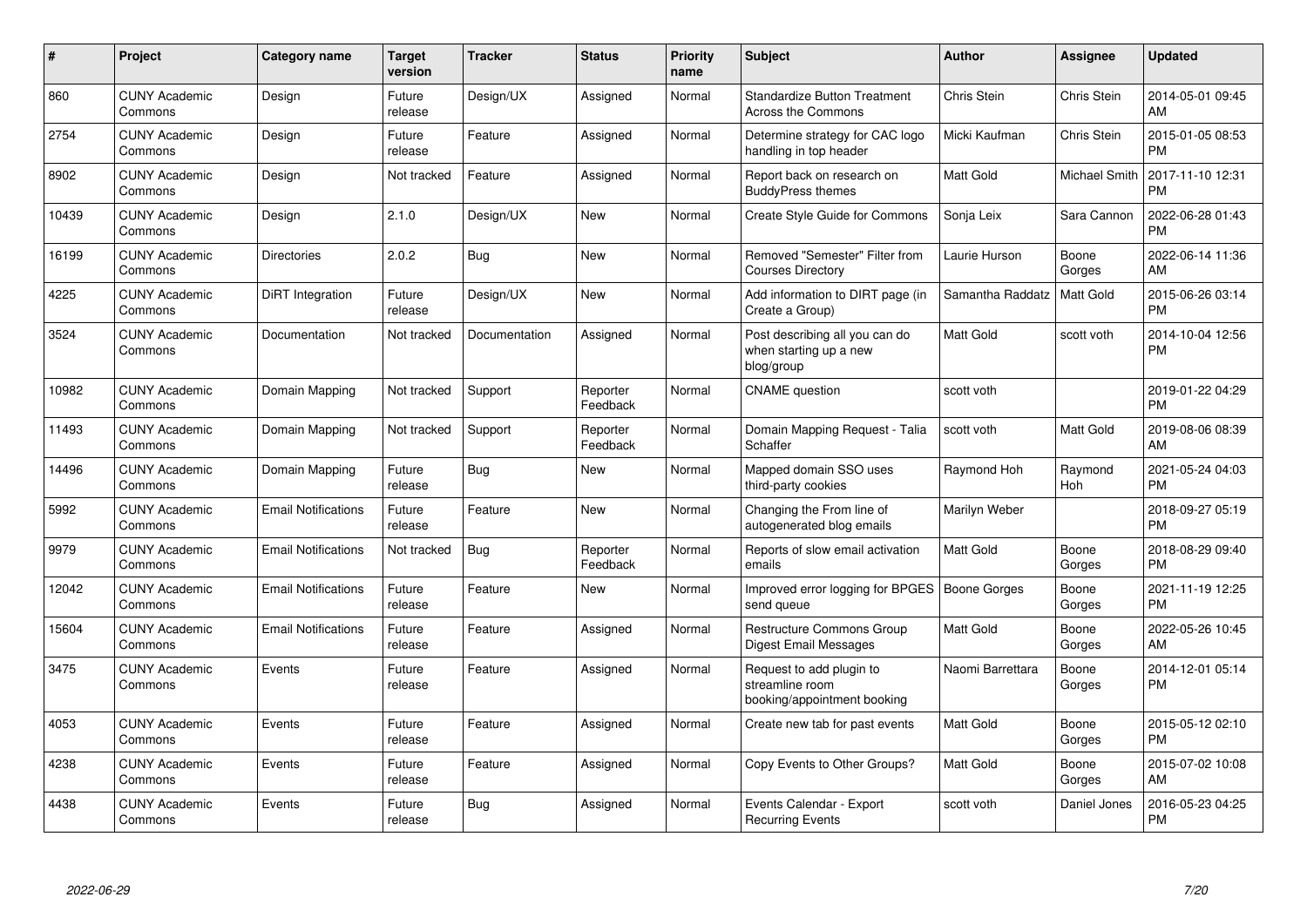| #     | Project                         | Category name      | Target<br>version | <b>Tracker</b> | <b>Status</b>        | <b>Priority</b><br>name | Subject                                                                             | <b>Author</b>           | <b>Assignee</b>     | <b>Updated</b>                |
|-------|---------------------------------|--------------------|-------------------|----------------|----------------------|-------------------------|-------------------------------------------------------------------------------------|-------------------------|---------------------|-------------------------------|
| 4481  | <b>CUNY Academic</b><br>Commons | Events             | Future<br>release | Feature        | New                  | Normal                  | Group admins/mods should have<br>the ability to unlink an event from<br>the group   | <b>Boone Gorges</b>     | Boone<br>Gorges     | 2017-04-24 03:53<br>РM        |
| 4592  | <b>CUNY Academic</b><br>Commons | Events             | Future<br>release | Design/UX      | <b>New</b>           | Normal                  | Event Creation - Venue Dropdown<br>Slow                                             | Samantha Raddatz        | Boone<br>Gorges     | 2015-09-14 04:56<br><b>PM</b> |
| 4903  | <b>CUNY Academic</b><br>Commons | Events             | Future<br>release | Design/UX      | Assigned             | Normal                  | Improving visual appearance of<br>event calendars                                   | Matt Gold               | Boone<br>Gorges     | 2016-10-13 11:51<br>AM        |
| 5696  | <b>CUNY Academic</b><br>Commons | Events             | Future<br>release | Feature        | Assigned             | Normal                  | Events Calendar - display options<br>/ calendar aggregation                         | Matt Gold               | Boone<br>Gorges     | 2016-10-13 11:44<br>AM        |
| 11077 | <b>CUNY Academic</b><br>Commons | Events             | Not tracked       | Feature        | Reporter<br>Feedback | Normal                  | Show event category description<br>in event list view                               | Raffi<br>Khatchadourian |                     | 2019-02-12 10:38<br><b>PM</b> |
| 11531 | <b>CUNY Academic</b><br>Commons | Events             | Future<br>release | Feature        | New                  | Normal                  | Main Events calendar should<br>include non-public events that<br>user has access to | scott voth              | Boone<br>Gorges     | 2019-06-11 10:00<br>AM        |
| 653   | <b>CUNY Academic</b><br>Commons | <b>Group Blogs</b> | Future<br>release | Feature        | Assigned             | Normal                  | Redesign Integration of Groups<br>and Blogs                                         | <b>Matt Gold</b>        | Samantha<br>Raddatz | 2015-11-09 05:40<br><b>PM</b> |
| 3580  | <b>CUNY Academic</b><br>Commons | Group Blogs        | Future<br>release | Feature        | New                  | Normal                  | Multiple blogs per group                                                            | <b>Boone Gorges</b>     | Boone<br>Gorges     | 2018-02-20 02:02<br><b>PM</b> |
| 5317  | <b>CUNY Academic</b><br>Commons | Group Blogs        | Not tracked       | Bug            | Reporter<br>Feedback | Normal                  | Notifications of New Post Didn't<br>Come                                            | Luke Waltzer            | Samantha<br>Raddatz | 2016-03-21 10:41<br><b>PM</b> |
| 8756  | <b>CUNY Academic</b><br>Commons | Group Blogs        | Future<br>release | Feature        | Hold                 | Normal                  | Connect multiple blogs to one<br>group?                                             | Matt Gold               | Boone<br>Gorges     | 2017-09-30 10:42<br>AM        |
| 11834 | <b>CUNY Academic</b><br>Commons | <b>Group Files</b> | Future<br>release | Feature        | New                  | Normal                  | Improved tools for managing<br>group file folders                                   | <b>Boone Gorges</b>     | Sonja Leix          | 2019-09-06 03:55<br><b>PM</b> |
| 12091 | <b>CUNY Academic</b><br>Commons | Group Files        | Future<br>release | Feature        | <b>New</b>           | Normal                  | Improved pre-upload file<br>validation for bp-group-documents                       | Boone Gorges            | Boone<br>Gorges     | 2019-11-14 01:21<br><b>PM</b> |
| 585   | <b>CUNY Academic</b><br>Commons | Group Forums       | Future<br>release | Feature        | Assigned             | Normal                  | Merge Forum Topics                                                                  | Sarah Morgano           | Boone<br>Gorges     | 2011-07-06 04:11<br><b>PM</b> |
| 3059  | <b>CUNY Academic</b><br>Commons | Group Forums       | Future<br>release | Design/UX      | <b>New</b>           | Normal                  | Forum Post Permissable Content<br><b>Explanatory Text</b>                           | Chris Stein             | Chris Stein         | 2015-04-02 11:27<br>AM        |
| 3192  | <b>CUNY Academic</b><br>Commons | Group Forums       | Future<br>release | Feature        | Assigned             | Normal                  | Customizable forum views for<br>bbPress 2.x group forums                            | Boone Gorges            | Raymond<br>Hoh      | 2015-11-09 12:47<br><b>PM</b> |
| 3193  | <b>CUNY Academic</b><br>Commons | Group Forums       | Future<br>release | Feature        | Assigned             | Normal                  | bbPress 2.x dynamic roles and<br>RBE                                                | <b>Boone Gorges</b>     | Boone<br>Gorges     | 2014-09-30 01:30<br>PM        |
| 4221  | <b>CUNY Academic</b><br>Commons | Group Forums       | Future<br>release | Design/UX      | Assigned             | Normal                  | Add 'Number of Posts' display<br>option to Forum page                               | Samantha Raddatz        | Samantha<br>Raddatz | 2015-06-26 02:21<br><b>PM</b> |
| 5268  | <b>CUNY Academic</b><br>Commons | Group Forums       | Future<br>release | Bug            | Assigned             | Normal                  | Long-time to post to multiple<br>groups                                             | Luke Waltzer            | Daniel Jones        | 2016-09-07 06:31<br><b>PM</b> |
| 7928  | <b>CUNY Academic</b><br>Commons | Group Forums       | Not tracked       | <b>Bug</b>     | New                  | Normal                  | Duplicate Forum post                                                                | Luke Waltzer            | Raymond<br>Hoh      | 2017-04-11 09:27<br><b>PM</b> |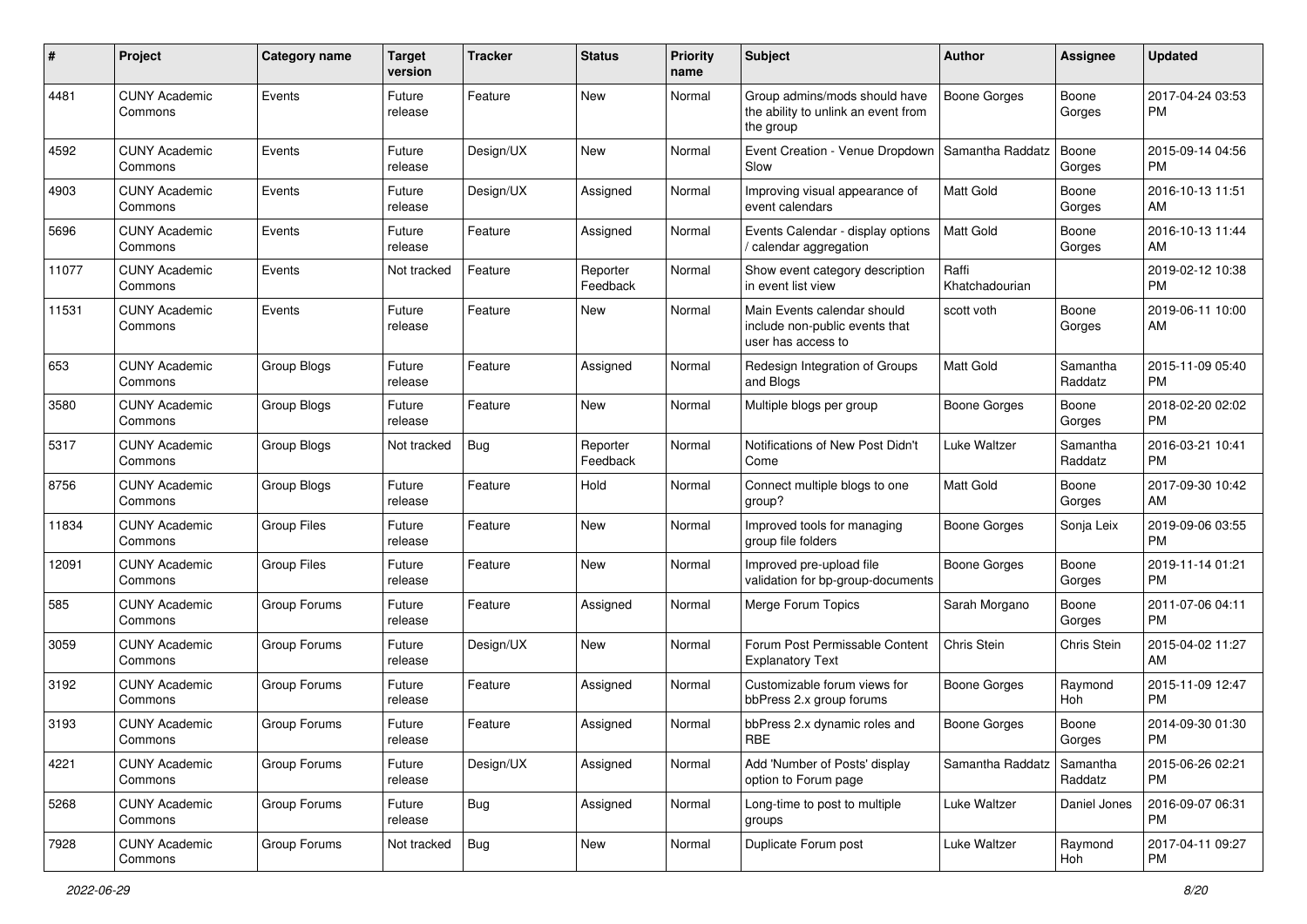| #     | Project                         | <b>Category name</b> | <b>Target</b><br>version | <b>Tracker</b> | <b>Status</b>        | <b>Priority</b><br>name | Subject                                                                                       | Author              | <b>Assignee</b>     | <b>Updated</b>                |
|-------|---------------------------------|----------------------|--------------------------|----------------|----------------------|-------------------------|-----------------------------------------------------------------------------------------------|---------------------|---------------------|-------------------------------|
| 9835  | <b>CUNY Academic</b><br>Commons | Group Forums         | Future<br>release        | <b>Bug</b>     | Assigned             | Normal                  | add a "like" function?                                                                        | Marilyn Weber       | <b>Erik Trainer</b> | 2018-06-05 01:49<br><b>PM</b> |
| 10659 | <b>CUNY Academic</b><br>Commons | Group Forums         | Future<br>release        | Feature        | Assigned             | Normal                  | Post to multiple groups via email                                                             | Matt Gold           | Raymond<br>Hoh      | 2018-11-15 12:54<br>AM        |
| 13199 | CUNY Academic<br>Commons        | Group Forums         | Future<br>release        | Feature        | New                  | Normal                  | <b>Favoring Groups over bbPress</b><br>plugin                                                 | Colin McDonald      | Colin<br>McDonald   | 2021-11-19 12:28<br><b>PM</b> |
| 13328 | <b>CUNY Academic</b><br>Commons | Group Forums         | Not tracked              | Bug            | Reporter<br>Feedback | Normal                  | cross-posting in two related<br>groups                                                        | Marilyn Weber       | Raymond<br>Hoh      | 2020-09-15 10:39<br><b>PM</b> |
| 13358 | <b>CUNY Academic</b><br>Commons | Group Forums         | Future<br>release        | Feature        | New                  | Normal                  | Improved UI for group forum<br>threading settings                                             | Boone Gorges        | Raymond<br>Hoh      | 2021-11-19 12:27<br>PM        |
| 3308  | <b>CUNY Academic</b><br>Commons | Group Invitations    | Future<br>release        | Feature        | Assigned             | Normal                  | Allow members to rescind group<br>invitations                                                 | <b>Matt Gold</b>    | Boone<br>Gorges     | 2015-04-01 08:53<br><b>PM</b> |
| 3419  | <b>CUNY Academic</b><br>Commons | Group Invitations    | 1.6.14                   | Bug            | Testing<br>Required  | Normal                  | Neatening the display of<br>messages on group requests                                        | Matt Gold           | Boone<br>Gorges     | 2014-09-01 09:29<br><b>PM</b> |
| 13370 | <b>CUNY Academic</b><br>Commons | Group Library        | Future<br>release        | Feature        | New                  | Normal                  | Library bulk deletion and folder<br>editing                                                   | Colin McDonald      | Boone<br>Gorges     | 2020-10-13 10:41<br>AM        |
| 13650 | <b>CUNY Academic</b><br>Commons | Group Library        | Future<br>release        | Feature        | <b>New</b>           | Normal                  | Forum Attachments in Group<br>Library                                                         | Laurie Hurson       |                     | 2021-11-19 12:30<br><b>PM</b> |
| 14309 | CUNY Academic<br>Commons        | Group Library        | Future<br>release        | Feature        | New                  | Normal                  | Better handling of<br>bp_group_document file<br>download attempts when file is<br>not present | <b>Boone Gorges</b> | Boone<br>Gorges     | 2021-11-19 12:28<br>РM        |
| 481   | <b>CUNY Academic</b><br>Commons | Groups (misc)        | Future<br>release        | Feature        | Assigned             | Normal                  | ability to archive inactive groups<br>and blogs                                               | Michael Mandiberg   | Samantha<br>Raddatz | 2015-11-09 05:56<br><b>PM</b> |
| 1544  | <b>CUNY Academic</b><br>Commons | Groups (misc)        | Future<br>release        | Feature        | Reporter<br>Feedback | Normal                  | Group Filtering and Sorting                                                                   | <b>Matt Gold</b>    | Chris Stein         | 2019-03-01 02:25<br><b>PM</b> |
| 3458  | CUNY Academic<br>Commons        | Groups (misc)        | Future<br>release        | Feature        | Assigned             | Normal                  | Filter Members of Group by<br>Campus                                                          | Michael Smith       | Samantha<br>Raddatz | 2014-09-26 08:32<br><b>PM</b> |
| 7115  | <b>CUNY Academic</b><br>Commons | Groups (misc)        | Future<br>release        | Feature        | Reporter<br>Feedback | Normal                  | make licensing info clear during<br>group creation                                            | <b>Matt Gold</b>    | Raymond<br>Hoh      | 2020-12-08 11:32<br>AM        |
| 9015  | <b>CUNY Academic</b><br>Commons | Groups (misc)        | Not tracked              | Outreach       | Assigned             | Normal                  | Email group admins the email<br>addresses of their groups                                     | <b>Matt Gold</b>    | Matt Gold           | 2018-01-02 09:54<br>AM        |
| 12446 | <b>CUNY Academic</b><br>Commons | Groups (misc)        | Future<br>release        | Feature        | Reporter<br>Feedback | Normal                  | Toggle default site to group forum  <br>posting                                               | Laurie Hurson       | Laurie Hurson       | 2020-03-10 11:57<br>AM        |
| 11883 | <b>CUNY Academic</b><br>Commons | Help/Codex           | Not tracked              | Support        | New                  | Normal                  | Need Embedding Help Page<br>Update (Tableau)                                                  | Anthony Wheeler     | scott voth          | 2019-09-24 08:49<br>AM        |
| 12392 | <b>CUNY Academic</b><br>Commons | Help/Codex           | Not tracked              | Documentation  | New                  | Normal                  | <b>Updates to Common Commons</b><br>Questions on Help Page                                    | scott voth          | Margaret<br>Galvan  | 2020-02-11 10:53<br>AM        |
| 1888  | <b>CUNY Academic</b><br>Commons | Home Page            | Future<br>release        | Feature        | Assigned             | Normal                  | Refactor BP MPO Activity Filter to<br>support proper pagination                               | Sarah Morgano       | Boone<br>Gorges     | 2014-05-01 07:11<br><b>PM</b> |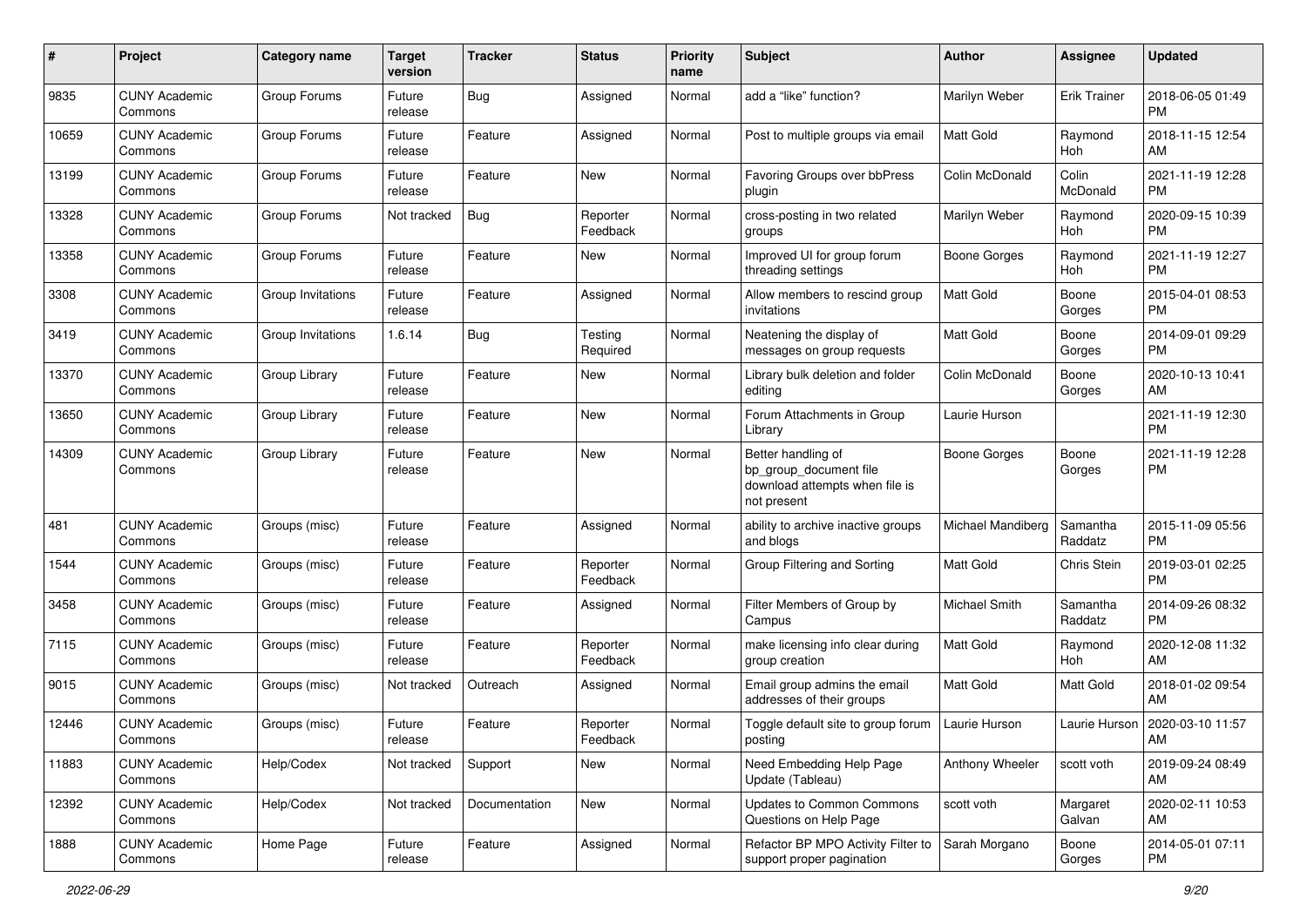| $\#$  | Project                         | <b>Category name</b>           | <b>Target</b><br>version | <b>Tracker</b> | <b>Status</b>                       | <b>Priority</b><br>name | <b>Subject</b>                                                                             | Author        | <b>Assignee</b>  | <b>Updated</b>                |
|-------|---------------------------------|--------------------------------|--------------------------|----------------|-------------------------------------|-------------------------|--------------------------------------------------------------------------------------------|---------------|------------------|-------------------------------|
| 4980  | <b>CUNY Academic</b><br>Commons | Home Page                      | Future<br>release        | Feature        | Assigned                            | Normal                  | <b>CAC Featured Content -- Adding</b><br>Randomization                                     | Matt Gold     | Boone<br>Gorges  | 2016-12-12 03:01<br><b>PM</b> |
| 6995  | <b>CUNY Academic</b><br>Commons | Home Page                      | Not tracked              | Bug            | Assigned                            | Normal                  | member filter on homepage not<br>working                                                   | Matt Gold     | Raymond<br>Hoh   | 2016-12-11 09:46<br><b>PM</b> |
| 16296 | <b>CUNY Academic</b><br>Commons | Home Page                      | 2.0.2                    | <b>Bug</b>     | Staged for<br>Production<br>Release | Normal                  | "Visit Profile" link on Member<br>Directory page doesn't work<br>properly                  | Raymond Hoh   | Raymond<br>Hoh   | 2022-06-24 07:54<br><b>PM</b> |
| 10580 | <b>CUNY Academic</b><br>Commons | Information<br>Architecture    | Future<br>release        | Design/UX      | New                                 | Normal                  | Primary nav item review                                                                    | Boone Gorges  | Sara Cannon      | 2022-06-28 01:29<br><b>PM</b> |
| 13891 | <b>CUNY Academic</b><br>Commons | Internal Tools and<br>Workflow | 2.1.0                    | Feature        | <b>New</b>                          | Normal                  | Migrate automated linting to<br>GitHub Actions                                             | Boone Gorges  | Jeremy Felt      | 2022-06-28 12:21<br><b>PM</b> |
| 15194 | <b>CUNY Academic</b><br>Commons | Internal Tools and<br>Workflow | 2.1.0                    | Feature        | <b>New</b>                          | Normal                  | PHPCS sniff for un-restored<br>switch_to_blog() calls                                      | Boone Gorges  | Jeremy Felt      | 2022-05-26 10:45<br>AM        |
| 5234  | <b>CUNY Academic</b><br>Commons | Membership                     | Future<br>release        | Feature        | Assigned                            | Normal                  | Write Unconfirmed patch for WP                                                             | Boone Gorges  | Boone<br>Gorges  | 2016-10-24 11:18<br>AM        |
| 12382 | <b>CUNY Academic</b><br>Commons | Membership                     | Not tracked              | Support        | New                                 | Normal                  | Email request change                                                                       | Marilyn Weber | Marilyn<br>Weber | 2020-02-06 12:56<br><b>PM</b> |
| 16306 | <b>CUNY Academic</b><br>Commons | Messages                       | 2.0.2                    | <b>Bug</b>     | Staged for<br>Production<br>Release | Normal                  | Confusing messaging on send<br>message page                                                | Matt Gold     | Raymond<br>Hoh   | 2022-06-28 06:10<br><b>PM</b> |
| 3330  | <b>CUNY Academic</b><br>Commons | My Commons                     | Future<br>release        | Feature        | Assigned                            | Normal                  | 'Commons Information" tool                                                                 | Boone Gorges  | Chris Stein      | 2014-09-22 08:46<br><b>PM</b> |
| 3517  | <b>CUNY Academic</b><br>Commons | My Commons                     | Future<br>release        | Feature        | Assigned                            | Normal                  | Mute/Unmute My Commons<br>updates                                                          | Matt Gold     | Raymond<br>Hoh   | 2015-11-09 01:19<br><b>PM</b> |
| 3536  | <b>CUNY Academic</b><br>Commons | My Commons                     | Future<br>release        | Feature        | Assigned                            | Normal                  | Infinite Scroll on My Commons<br>page                                                      | Matt Gold     | Raymond<br>Hoh   | 2015-04-13 04:42<br><b>PM</b> |
| 3565  | <b>CUNY Academic</b><br>Commons | My Commons                     | Not tracked              | Documentation  | New                                 | Normal                  | Load Newest inconsistencies                                                                | Chris Stein   | scott voth       | 2015-11-09 01:16<br><b>PM</b> |
| 3577  | <b>CUNY Academic</b><br>Commons | My Commons                     | Future<br>release        | Design/UX      | Assigned                            | Normal                  | Replies to items in My Commons                                                             | Matt Gold     | Raymond<br>Hoh   | 2015-04-09 05:19<br><b>PM</b> |
| 8440  | <b>CUNY Academic</b><br>Commons | Onboarding                     | Not tracked              | Bug            | <b>New</b>                          | Normal                  | <b>Create Test Email Accounts for</b><br><b>Onboarding Project</b>                         | Stephen Real  | Stephen Real     | 2017-08-01 09:49<br><b>PM</b> |
| 9028  | <b>CUNY Academic</b><br>Commons | Onboarding                     | Future<br>release        | Feature        | Assigned                            | Normal                  | suggest groups to new members<br>during the registration process                           | Matt Gold     | Chris Stein      | 2018-10-24 12:34<br><b>PM</b> |
| 9895  | <b>CUNY Academic</b><br>Commons | Onboarding                     | Future<br>release        | Feature        | Assigned                            | Normal                  | Add "Accept Invitation"<br>link/button/function to Group<br>and/or Site invitation emails? | Luke Waltzer  | Boone<br>Gorges  | 2018-06-07 12:42<br><b>PM</b> |
| 5955  | <b>CUNY Academic</b><br>Commons | Outreach                       | Future<br>release        | Feature        | Assigned                            | Normal                  | Create auto-newsletter for<br>commons members                                              | Matt Gold     | Luke Waltzer     | 2016-08-30 10:34<br>AM        |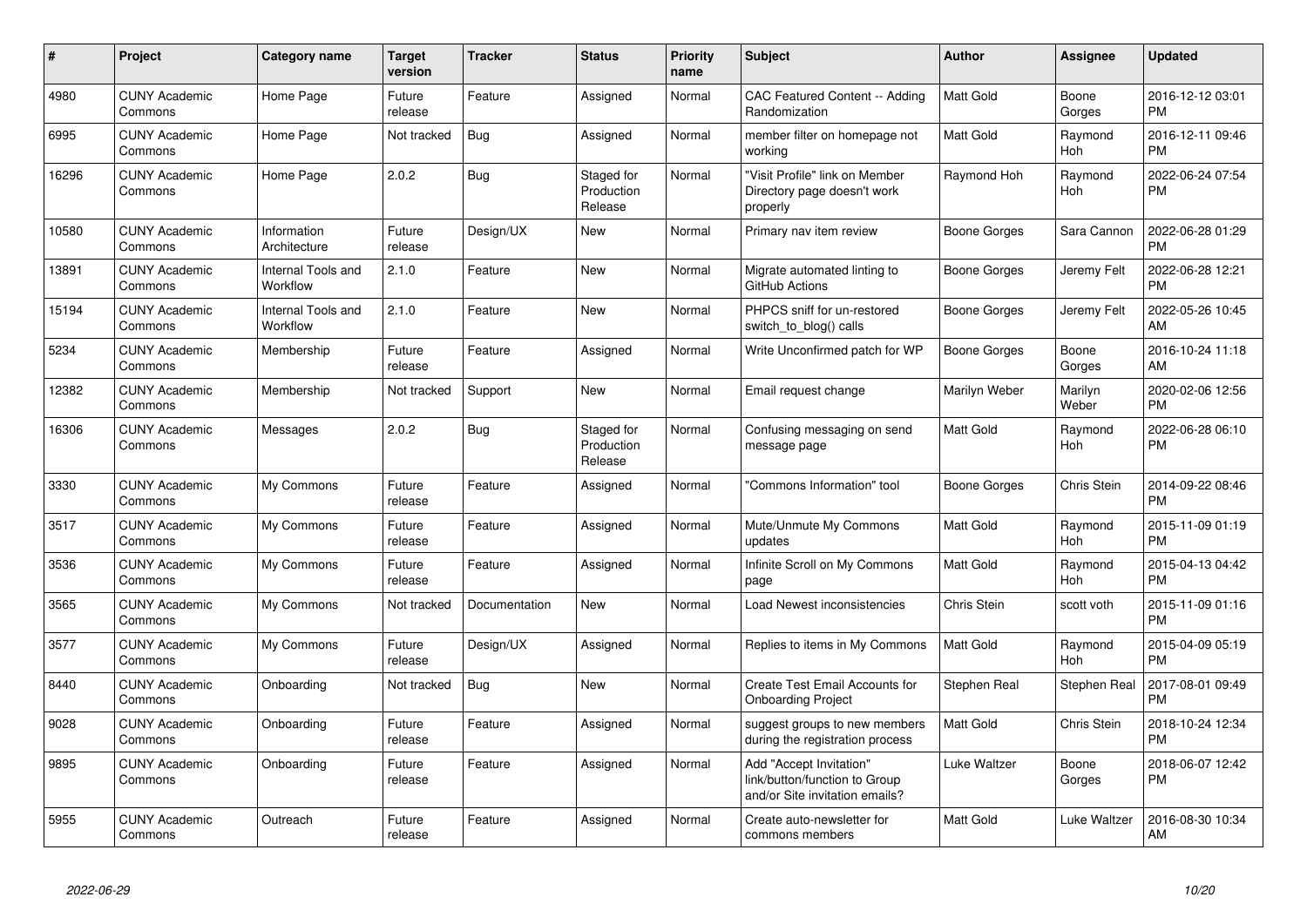| #     | Project                         | <b>Category name</b>    | Target<br>version | <b>Tracker</b> | <b>Status</b>        | <b>Priority</b><br>name | <b>Subject</b>                                                                                 | <b>Author</b>           | <b>Assignee</b>     | <b>Updated</b>                |
|-------|---------------------------------|-------------------------|-------------------|----------------|----------------------|-------------------------|------------------------------------------------------------------------------------------------|-------------------------|---------------------|-------------------------------|
| 10794 | <b>CUNY Academic</b><br>Commons | Performance             | Not tracked       | Bug            | New                  | Normal                  | Memcached connection<br>occasionally breaks                                                    | Boone Gorges            | Boone<br>Gorges     | 2018-12-06 03:30<br><b>PM</b> |
| 14908 | <b>CUNY Academic</b><br>Commons | Performance             |                   | Bug            | <b>New</b>           | Normal                  | Stale object cache on cdev                                                                     | Raymond Hoh             | Boone<br>Gorges     | 2021-12-07 09:45<br>AM        |
| 15242 | <b>CUNY Academic</b><br>Commons | Performance             | Not tracked       | Bug            | Reporter<br>Feedback | Normal                  | Slugist site                                                                                   | Raffi<br>Khatchadourian | Boone<br>Gorges     | 2022-02-07 11:14<br>AM        |
| 14787 | <b>CUNY Academic</b><br>Commons | <b>Plugin Packages</b>  | Future<br>release | Feature        | New                  | Normal                  | Creating a "Design" plugin<br>package                                                          | Laurie Hurson           | scott voth          | 2022-04-27 04:56<br>PM        |
| 2753  | <b>CUNY Academic</b><br>Commons | <b>Public Portfolio</b> | Future<br>release | Feature        | New                  | Normal                  | Create actual actual tagification in   Micki Kaufman<br>academic interests and other<br>fields |                         | Boone<br>Gorges     | 2015-01-05 08:52<br><b>PM</b> |
| 2832  | <b>CUNY Academic</b><br>Commons | <b>Public Portfolio</b> | Future<br>release | Feature        | Assigned             | Normal                  | Improve interface for (not)<br>auto-linking profile fields                                     | Boone Gorges            | Chris Stein         | 2015-01-05 08:52<br><b>PM</b> |
| 2881  | <b>CUNY Academic</b><br>Commons | <b>Public Portfolio</b> | Future<br>release | Feature        | Assigned             | Normal                  | Redesign the UX for Profiles                                                                   | Chris Stein             | Chris Stein         | 2016-10-13 12:45<br><b>PM</b> |
| 3042  | <b>CUNY Academic</b><br>Commons | <b>Public Portfolio</b> | Future<br>release | Feature        | Assigned             | Normal                  | Browsing member interests                                                                      | Matt Gold               | Boone<br>Gorges     | 2015-03-21 09:04<br><b>PM</b> |
| 3220  | <b>CUNY Academic</b><br>Commons | <b>Public Portfolio</b> | Future<br>release | Feature        | Assigned             | Normal                  | Add indent/outdent option to<br>Formatting Buttons on Profile<br>Page                          | Matt Gold               | Boone<br>Gorges     | 2014-05-21 10:39<br><b>PM</b> |
| 3768  | <b>CUNY Academic</b><br>Commons | Public Portfolio        | Future<br>release | Feature        | Assigned             | Normal                  | Institutions/Past positions on<br>public portfolios                                            | Matt Gold               | Boone<br>Gorges     | 2018-04-23 10:44<br>AM        |
| 3770  | <b>CUNY Academic</b><br>Commons | <b>Public Portfolio</b> | Future<br>release | Feature        | Assigned             | Normal                  | Improve Layout/Formatting of<br>Positions Area on Public<br>Portfolios                         | Matt Gold               | Chris Stein         | 2015-04-01 09:17<br><b>PM</b> |
| 4253  | <b>CUNY Academic</b><br>Commons | <b>Public Portfolio</b> | Future<br>release | Design/UX      | <b>New</b>           | Normal                  | Encourage users to add portfolio<br>content                                                    | Samantha Raddatz        | Samantha<br>Raddatz | 2015-07-07 11:32<br>AM        |
| 4404  | <b>CUNY Academic</b><br>Commons | <b>Public Portfolio</b> | Future<br>release | Design/UX      | Assigned             | Normal                  | Change color of permissions info<br>on portfolio editing interface                             | Matt Gold               | Samantha<br>Raddatz | 2015-08-11 05:28<br><b>PM</b> |
| 4622  | <b>CUNY Academic</b><br>Commons | <b>Public Portfolio</b> | Future<br>release | Design/UX      | New                  | Normal                  | <b>Profile Visibility Settings</b>                                                             | Samantha Raddatz        | Samantha<br>Raddatz | 2015-09-21 12:18<br>PM        |
| 5827  | <b>CUNY Academic</b><br>Commons | <b>Public Portfolio</b> | Future<br>release | <b>Bug</b>     | Assigned             | Normal                  | Academic Interests square<br>bracket links not working                                         | scott voth              | Chris Stein         | 2016-08-11 11:59<br>PM        |
| 10354 | <b>CUNY Academic</b><br>Commons | <b>Public Portfolio</b> | Future<br>release | Feature        | <b>New</b>           | Normal                  | Opt out of Having a Profile Page                                                               | scott voth              | Chris Stein         | 2020-05-12 10:43<br>AM        |
| 11496 | <b>CUNY Academic</b><br>Commons | <b>Public Portfolio</b> | 1.15.2            | Support        | <b>New</b>           | Normal                  | Replace Twitter Icon on Member<br>Portfolio page                                               | scott voth              | Boone<br>Gorges     | 2019-06-06 01:03<br><b>PM</b> |
| 14184 | <b>CUNY Academic</b><br>Commons | <b>Public Portfolio</b> | Future<br>release | Feature        | <b>New</b>           | Normal                  | Centralized mechanism for storing<br>Campus affiliations                                       | Boone Gorges            | Boone<br>Gorges     | 2022-01-04 11:35<br>AM        |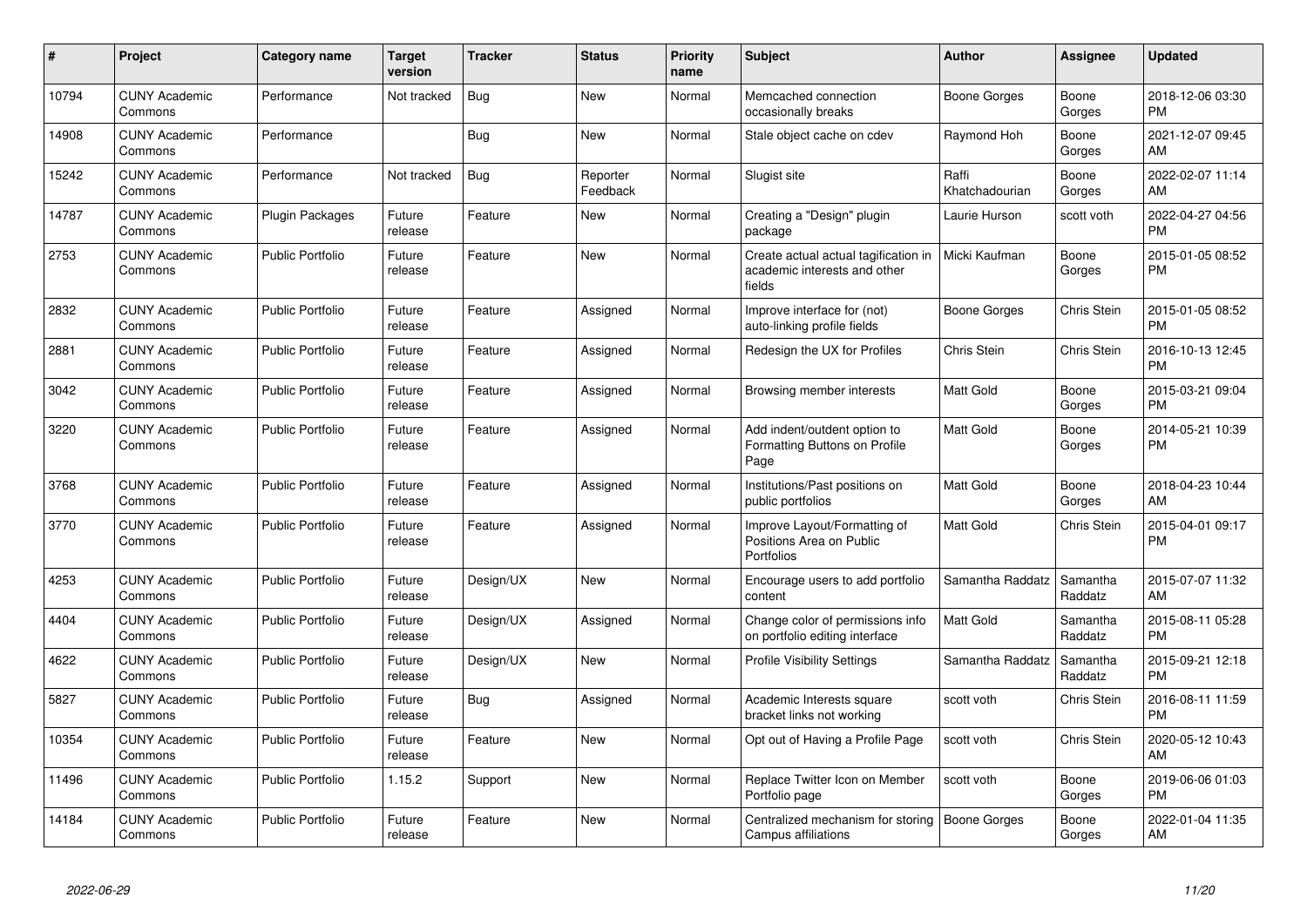| $\pmb{\#}$ | Project                         | <b>Category name</b> | Target<br>version | <b>Tracker</b> | <b>Status</b>        | <b>Priority</b><br>name | <b>Subject</b>                                                    | Author              | <b>Assignee</b>       | <b>Updated</b>                |
|------------|---------------------------------|----------------------|-------------------|----------------|----------------------|-------------------------|-------------------------------------------------------------------|---------------------|-----------------------|-------------------------------|
| 3506       | <b>CUNY Academic</b><br>Commons | Publicity            | 1.7               | Publicity      | <b>New</b>           | Normal                  | Prepare 1.7 email messaging                                       | Micki Kaufman       | Micki<br>Kaufman      | 2014-10-01 12:36<br><b>PM</b> |
| 3509       | <b>CUNY Academic</b><br>Commons | Publicity            | 1.7               | Publicity      | <b>New</b>           | Normal                  | Create 1.7 digital signage imagery                                | Micki Kaufman       | Marilyn<br>Weber      | 2014-10-01 12:40<br><b>PM</b> |
| 3510       | <b>CUNY Academic</b><br>Commons | Publicity            | 1.7               | Publicity      | Assigned             | Normal                  | Post on the News Blog re: 'My<br>Commons'                         | Micki Kaufman       | Sarah<br>Morgano      | 2014-10-15 11:18<br>AM        |
| 3511       | <b>CUNY Academic</b><br>Commons | Publicity            | 1.7               | Publicity      | Assigned             | Normal                  | Social media for 1.7                                              | Micki Kaufman       | Sarah<br>Morgano      | 2014-10-14 03:32<br><b>PM</b> |
| 6014       | <b>CUNY Academic</b><br>Commons | Publicity            | Future<br>release | Publicity      | Reporter<br>Feedback | Normal                  | Google search listing                                             | <b>Matt Gold</b>    | Boone<br>Gorges       | 2016-09-21 03:48<br><b>PM</b> |
| 6115       | <b>CUNY Academic</b><br>Commons | Publicity            | Not tracked       | Feature        | Assigned             | Normal                  | create digital signage for GC                                     | Matt Gold           | scott voth            | 2016-10-11 10:09<br><b>PM</b> |
| 9643       | <b>CUNY Academic</b><br>Commons | Publicity            | Not tracked       | Feature        | <b>New</b>           | Normal                  | Create a page on the Commons<br>for logos etc.                    | Stephen Real        | Stephen Real          | 2018-04-24 10:53<br>AM        |
| 12247      | <b>CUNY Academic</b><br>Commons | Publicity            | Not tracked       | Support        | <b>New</b>           | Normal                  | <b>Screenshot of First Commons</b><br>Homepage                    | scott voth          | scott voth            | 2020-01-14 12:08<br><b>PM</b> |
| 11945      | <b>CUNY Academic</b><br>Commons | Reckoning            | Future<br>release | Feature        | Reporter<br>Feedback | Normal                  | Add Comments bubble to<br>Reckoning views                         | <b>Boone Gorges</b> | Boone<br>Gorges       | 2019-11-12 05:14<br><b>PM</b> |
| 308        | <b>CUNY Academic</b><br>Commons | Registration         | Future<br>release | Feature        | <b>New</b>           | Normal                  | Group recommendations for<br>signup process                       | Boone Gorges        | Samantha<br>Raddatz   | 2015-11-09 05:07<br><b>PM</b> |
| 5225       | <b>CUNY Academic</b><br>Commons | Registration         | Future<br>release | Feature        | Assigned             | Normal                  | On-boarding Issues                                                | Luke Waltzer        | Samantha<br>Raddatz   | 2016-02-12 02:58<br><b>PM</b> |
| 10273      | <b>CUNY Academic</b><br>Commons | Registration         | Not tracked       | Support        | Reporter<br>Feedback | Normal                  | users combining CF and campus<br>address                          | Marilyn Weber       |                       | 2019-09-18 10:58<br>AM        |
| 11860      | <b>CUNY Academic</b><br>Commons | Registration         | Future<br>release | Feature        | <b>New</b>           | Normal                  | Ensure Students Are Aware They<br>Can Use Aliases At Registration | scott voth          |                       | 2019-09-24 08:46<br>AM        |
| 3369       | <b>CUNY Academic</b><br>Commons | Reply By Email       | Not tracked       | Outreach       | Hold                 | Normal                  | Release reply by email to WP<br>plugin directory                  | Matt Gold           | Raymond<br>Hoh        | 2016-03-01 12:46<br><b>PM</b> |
| 6671       | <b>CUNY Academic</b><br>Commons | Reply By Email       | Not tracked       | <b>Bug</b>     | Assigned             | Normal                  | 'Post too often" RBE error<br>message                             | <b>Matt Gold</b>    | Raymond<br>Hoh        | 2016-11-11 09:55<br>AM        |
| 8976       | <b>CUNY Academic</b><br>Commons | Reply By Email       | Not tracked       | Feature        | Assigned             | Normal                  | Package RBE new topics<br>posting?                                | <b>Matt Gold</b>    | Raymond<br><b>Hoh</b> | 2017-12-04 02:34<br><b>PM</b> |
| 8991       | <b>CUNY Academic</b><br>Commons | Reply By Email       | Not tracked       | Bug            | Hold                 | Normal                  | RBE duplicate email message<br>issue                              | <b>Matt Gold</b>    | Raymond<br><b>Hoh</b> | 2018-02-18 08:53<br><b>PM</b> |
| 13430      | <b>CUNY Academic</b><br>Commons | Reply By Email       | Not tracked       | <b>Bug</b>     | <b>New</b>           | Normal                  | Delay in RBE                                                      | Luke Waltzer        | Raymond<br>Hoh        | 2020-10-13 11:16<br>AM        |
| 16177      | CUNY Academic<br>Commons        | Reply By Email       |                   | Bug            | <b>New</b>           | Normal                  | Switch to Inbound mode for RBE                                    | Raymond Hoh         | Raymond<br>Hoh        | 2022-05-30 04:32<br><b>PM</b> |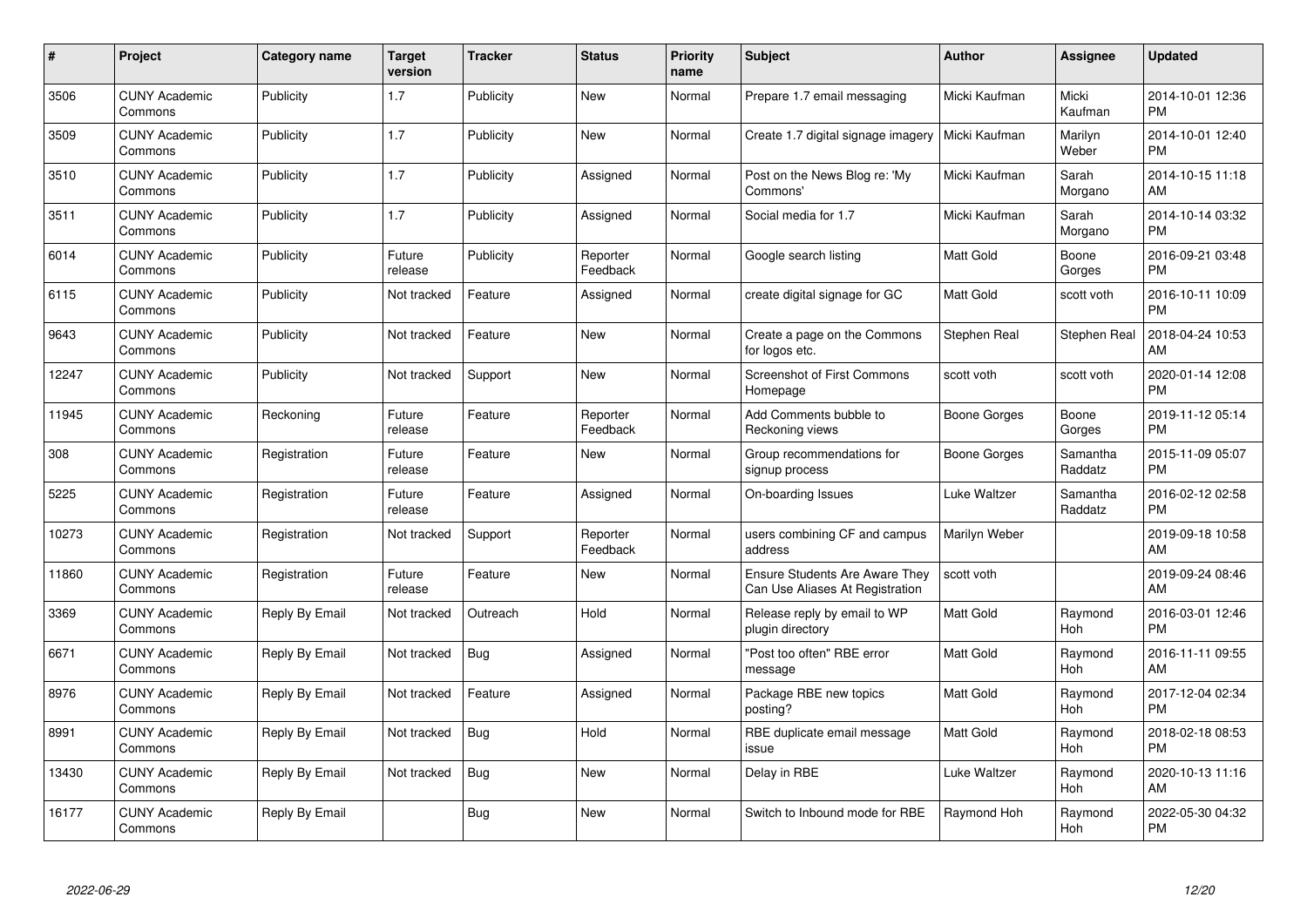| #     | Project                         | <b>Category name</b>     | <b>Target</b><br>version | <b>Tracker</b> | <b>Status</b>                       | <b>Priority</b><br>name | <b>Subject</b>                                                                     | <b>Author</b>           | Assignee            | <b>Updated</b>                |
|-------|---------------------------------|--------------------------|--------------------------|----------------|-------------------------------------|-------------------------|------------------------------------------------------------------------------------|-------------------------|---------------------|-------------------------------|
| 3002  | <b>CUNY Academic</b><br>Commons | Search                   | Future<br>release        | Feature        | Assigned                            | Normal                  | Overhaul CAC search by using<br>external search appliance                          | Boone Gorges            | Boone<br>Gorges     | 2020-07-15 03:05<br><b>PM</b> |
| 3662  | <b>CUNY Academic</b><br>Commons | <b>SEO</b>               | Future<br>release        | Feature        | Assigned                            | Normal                  | Duplicate Content/SEO/Google<br>issues                                             | Matt Gold               | Raymond<br>Hoh      | 2015-04-13 04:37<br><b>PM</b> |
| 9729  | <b>CUNY Academic</b><br>Commons | <b>SEO</b>               | Not tracked              | Support        | New                                 | Normal                  | 503 Errors showing on<br>newlaborforum.cuny.edu                                    | Diane Krauthamer        | Raymond<br>Hoh      | 2018-05-22 04:48<br><b>PM</b> |
| 13048 | <b>CUNY Academic</b><br>Commons | Shortcodes and<br>embeds | Future<br>release        | Feature        | New                                 | Normal                  | Jupyter Notebooks support                                                          | Boone Gorges            |                     | 2020-07-14 11:46<br>AM        |
| 13331 | <b>CUNY Academic</b><br>Commons | Site cloning             | Future<br>release        | Bug            | <b>New</b>                          | Normal                  | Combine Site Template and<br>Clone operations                                      | Boone Gorges            | Jeremy Felt         | 2021-11-19 12:39<br><b>PM</b> |
| 16291 | <b>CUNY Academic</b><br>Commons | Site cloning             | 2.0.2                    | Support        | Staged for<br>Production<br>Release | Normal                  | Images coming up blank in Media<br>Library                                         | Marilyn Weber           | Raymond<br>Hoh      | 2022-06-23 08:28<br><b>PM</b> |
| 5182  | <b>CUNY Academic</b><br>Commons | Social Paper             | Future<br>release        | Design/UX      | <b>New</b>                          | Normal                  | "Publishing" a private paper on<br>social paper?                                   | Raffi<br>Khatchadourian | Boone<br>Gorges     | 2016-10-13 04:12<br><b>PM</b> |
| 5183  | <b>CUNY Academic</b><br>Commons | Social Paper             | Future<br>release        | Design/UX      | <b>New</b>                          | Normal                  | Creating a new paper when<br>viewing an existing paper                             | Raffi<br>Khatchadourian | Samantha<br>Raddatz | 2016-02-02 12:09<br><b>PM</b> |
| 5199  | <b>CUNY Academic</b><br>Commons | Social Paper             | Future<br>release        | Feature        | <b>New</b>                          | Normal                  | add tables to the SP editor                                                        | Marilyn Weber           |                     | 2016-10-24 11:27<br>AM        |
| 5205  | <b>CUNY Academic</b><br>Commons | Social Paper             | Future<br>release        | Feature        | <b>New</b>                          | Normal                  | Social Paper folders                                                               | Marilyn Weber           |                     | 2016-02-11 10:24<br><b>PM</b> |
| 5282  | <b>CUNY Academic</b><br>Commons | Social Paper             | Future<br>release        | <b>Bug</b>     | New                                 | Normal                  | Replying via email directs to paper   Marilyn Weber<br>but not individual comment. |                         | Raymond<br>Hoh      | 2016-03-02 01:48<br><b>PM</b> |
| 5397  | <b>CUNY Academic</b><br>Commons | Social Paper             | Future<br>release        | Feature        | New                                 | Normal                  | frustrating to have to<br>enable/disable in SP                                     | Marilyn Weber           | Samantha<br>Raddatz | 2016-04-20 03:39<br><b>PM</b> |
| 5488  | <b>CUNY Academic</b><br>Commons | Social Paper             | Future<br>release        | Bug            | New                                 | Normal                  | Add a "last edited by" field to<br>Social Paper group directories                  | Boone Gorges            |                     | 2016-04-21 10:05<br><b>PM</b> |
| 5489  | <b>CUNY Academic</b><br>Commons | Social Paper             | Future<br>release        | Feature        | New                                 | Normal                  | Asc/desc sorting for Social Paper<br>directories                                   | Boone Gorges            |                     | 2016-04-21 10:06<br><b>PM</b> |
| 7663  | <b>CUNY Academic</b><br>Commons | Social Paper             | Future<br>release        | <b>Bug</b>     | <b>New</b>                          | Normal                  | Social Paper notifications not<br>formatted correctly on secondary<br>sites        | Boone Gorges            | Boone<br>Gorges     | 2018-04-16 03:52<br><b>PM</b> |
| 7981  | <b>CUNY Academic</b><br>Commons | Social Paper             | Future<br>release        | <b>Bug</b>     | <b>New</b>                          | Normal                  | Social Paper comments should<br>not go to spam                                     | <b>Luke Waltzer</b>     | Boone<br>Gorges     | 2018-04-16 03:52<br><b>PM</b> |
| 8898  | <b>CUNY Academic</b><br>Commons | Social Paper             | Not tracked              | Feature        | Assigned                            | Normal                  | Usage data on docs and social<br>paper                                             | Matt Gold               | Matt Gold           | 2017-11-16 11:32<br>AM        |
| 13975 | <b>CUNY Academic</b><br>Commons | Social Paper             | Not tracked              | Support        | Reporter<br>Feedback                | Normal                  | can't approve comments on Social<br>Paper paper                                    | Marilyn Weber           |                     | 2021-02-12 09:33<br>AM        |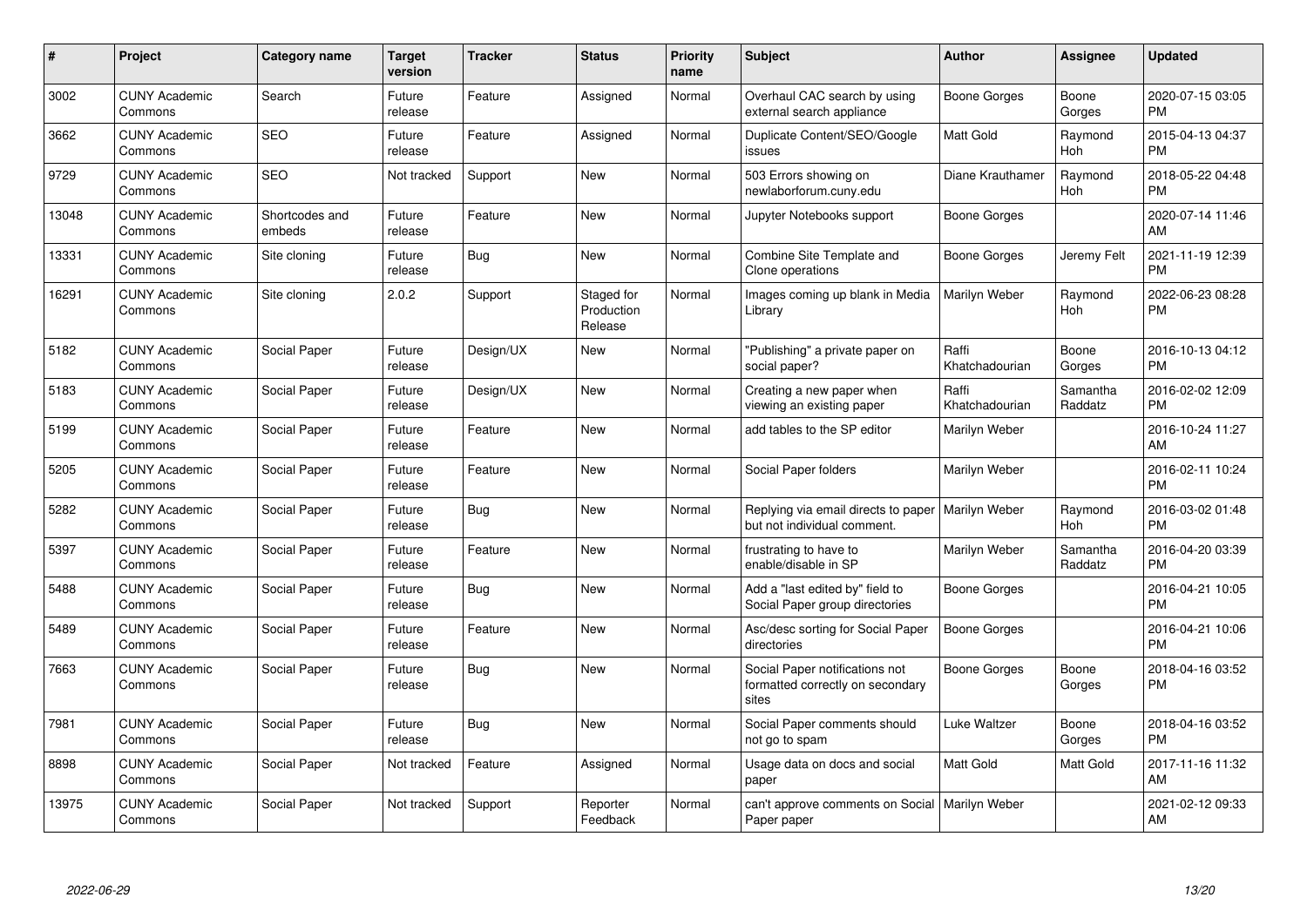| #     | Project                         | <b>Category name</b>    | <b>Target</b><br>version | <b>Tracker</b> | <b>Status</b>                       | <b>Priority</b><br>name | Subject                                                                                   | Author                | <b>Assignee</b>     | <b>Updated</b>                |
|-------|---------------------------------|-------------------------|--------------------------|----------------|-------------------------------------|-------------------------|-------------------------------------------------------------------------------------------|-----------------------|---------------------|-------------------------------|
| 16313 | <b>CUNY Academic</b><br>Commons | Social Paper            | 2.0.2                    | <b>Bug</b>     | Staged for<br>Production<br>Release | Normal                  | "My Papers" admin nav should be<br>removed for users without any<br>papers                | Raymond Hoh           | Raymond<br>Hoh      | 2022-06-28 06:14<br>PM        |
| 6426  | <b>CUNY Academic</b><br>Commons | Spam/Spam<br>Prevention | Future<br>release        | Feature        | Assigned                            | Normal                  | Force captcha on all comments?                                                            | <b>Matt Gold</b>      | <b>Tahir Butt</b>   | 2016-10-24 02:06<br>PM        |
| 8666  | <b>CUNY Academic</b><br>Commons | Teaching                | Not tracked              | Documentation  | Assigned                            | Normal                  | Create Teaching on the<br>Commons Resource Page                                           | Matt Gold             | Laurie Hurson       | 2019-09-23 03:16<br><b>PM</b> |
| 3090  | <b>CUNY Academic</b><br>Commons | Twitter page            | Future<br>release        | Feature        | Assigned                            | Normal                  | Prevent Retweets from showing<br>up on Commons twitter page                               | Matt Gold             | Tahir Butt          | 2016-10-24 11:31<br>AM        |
| 3473  | <b>CUNY Academic</b><br>Commons | User Experience         | Future<br>release        | Feature        | Assigned                            | Normal                  | Commons profile: Add help info<br>about "Positions" replacing "title"                     | Keith Miyake          | Samantha<br>Raddatz | 2015-11-09 02:28<br><b>PM</b> |
| 4222  | <b>CUNY Academic</b><br>Commons | User Experience         | Future<br>release        | Design/UX      | <b>New</b>                          | Normal                  | Add information to 'Delete<br>Account' page                                               | Samantha Raddatz      | scott voth          | 2015-06-26 11:35<br>AM        |
| 4661  | <b>CUNY Academic</b><br>Commons | User Experience         | Future<br>release        | <b>Bug</b>     | Assigned                            | Normal                  | <b>Simplify Events text</b>                                                               | Matt Gold             | Samantha<br>Raddatz | 2015-10-02 09:06<br><b>PM</b> |
| 5316  | <b>CUNY Academic</b><br>Commons | User Experience         | Future<br>release        | Feature        | Assigned                            | Normal                  | Prompt user email address<br>updates                                                      | Matt Gold             | Stephen Real        | 2016-12-21 03:30<br><b>PM</b> |
| 6298  | <b>CUNY Academic</b><br>Commons | User Experience         | Not tracked              | Design/UX      | Assigned                            | Normal                  | Examine data from survey                                                                  | <b>Matt Gold</b>      | Margaret<br>Galvan  | 2016-10-14 12:16<br>PM        |
| 9941  | <b>CUNY Academic</b><br>Commons | Wiki                    | Not tracked              | Support        | Assigned                            | Normal                  | Wiki functionality                                                                        | <b>Matt Gold</b>      | Boone<br>Gorges     | 2018-06-26 10:57<br>AM        |
| 11386 | <b>CUNY Academic</b><br>Commons | WordPress - Media       | Not tracked              | Support        | Reporter<br>Feedback                | Normal                  | disappearing images                                                                       | scott voth            | Boone<br>Gorges     | 2019-05-14 10:32<br>AM        |
| 11449 | <b>CUNY Academic</b><br>Commons | WordPress - Media       | Not tracked              | Support        | Reporter<br>Feedback                | Normal                  | Cloning Media Library for JITP<br>from Staging to Production Site                         | <b>Patrick DeDauw</b> | Boone<br>Gorges     | 2019-05-13 12:00<br><b>PM</b> |
| 14483 | <b>CUNY Academic</b><br>Commons | WordPress - Media       | Not tracked              | <b>Bug</b>     | Reporter<br>Feedback                | Normal                  | Wordpress PDF Embed Stopped<br>Working after JITP Media Clone                             | Patrick DeDauw        | Boone<br>Gorges     | 2021-05-20 01:51<br><b>PM</b> |
| 287   | <b>CUNY Academic</b><br>Commons | WordPress (misc)        | Future<br>release        | Feature        | Assigned                            | Normal                  | Create troubleshooting tool for<br>account sign-up                                        | Matt Gold             | Boone<br>Gorges     | 2015-11-09 06:17<br><b>PM</b> |
| 365   | <b>CUNY Academic</b><br>Commons | WordPress (misc)        | Future<br>release        | Feature        | Assigned                            | Normal                  | <b>Create Mouseover Tooltips</b><br>throughout Site                                       | Matt Gold             | Chris Stein         | 2015-11-09 06:18<br><b>PM</b> |
| 636   | <b>CUNY Academic</b><br>Commons | WordPress (misc)        | Not tracked              | Support        | Assigned                            | Normal                  | Create Lynda.com-like Table of<br><b>Contents for Prospective Tutorial</b><br>Screencasts | <b>Matt Gold</b>      | scott voth          | 2016-02-23 03:12<br><b>PM</b> |
| 1105  | <b>CUNY Academic</b><br>Commons | WordPress (misc)        | Future<br>release        | Feature        | Assigned                            | Normal                  | Rephrase Blog Privacy Options                                                             | Matt Gold             | Samantha<br>Raddatz | 2015-11-09 06:19<br>PM        |
| 1508  | <b>CUNY Academic</b><br>Commons | WordPress (misc)        | Future<br>release        | Feature        | Assigned                            | Normal                  | Share login cookies across<br>mapped domains                                              | <b>Boone Gorges</b>   | Boone<br>Gorges     | 2012-07-02 12:12<br>PM        |
| 2167  | <b>CUNY Academic</b><br>Commons | WordPress (misc)        | Future<br>release        | <b>Bug</b>     | Assigned                            | Normal                  | <b>CAC-Livestream Plugin Issues</b>                                                       | Michael Smith         | Dominic<br>Giglio   | 2015-01-02 03:06<br><b>PM</b> |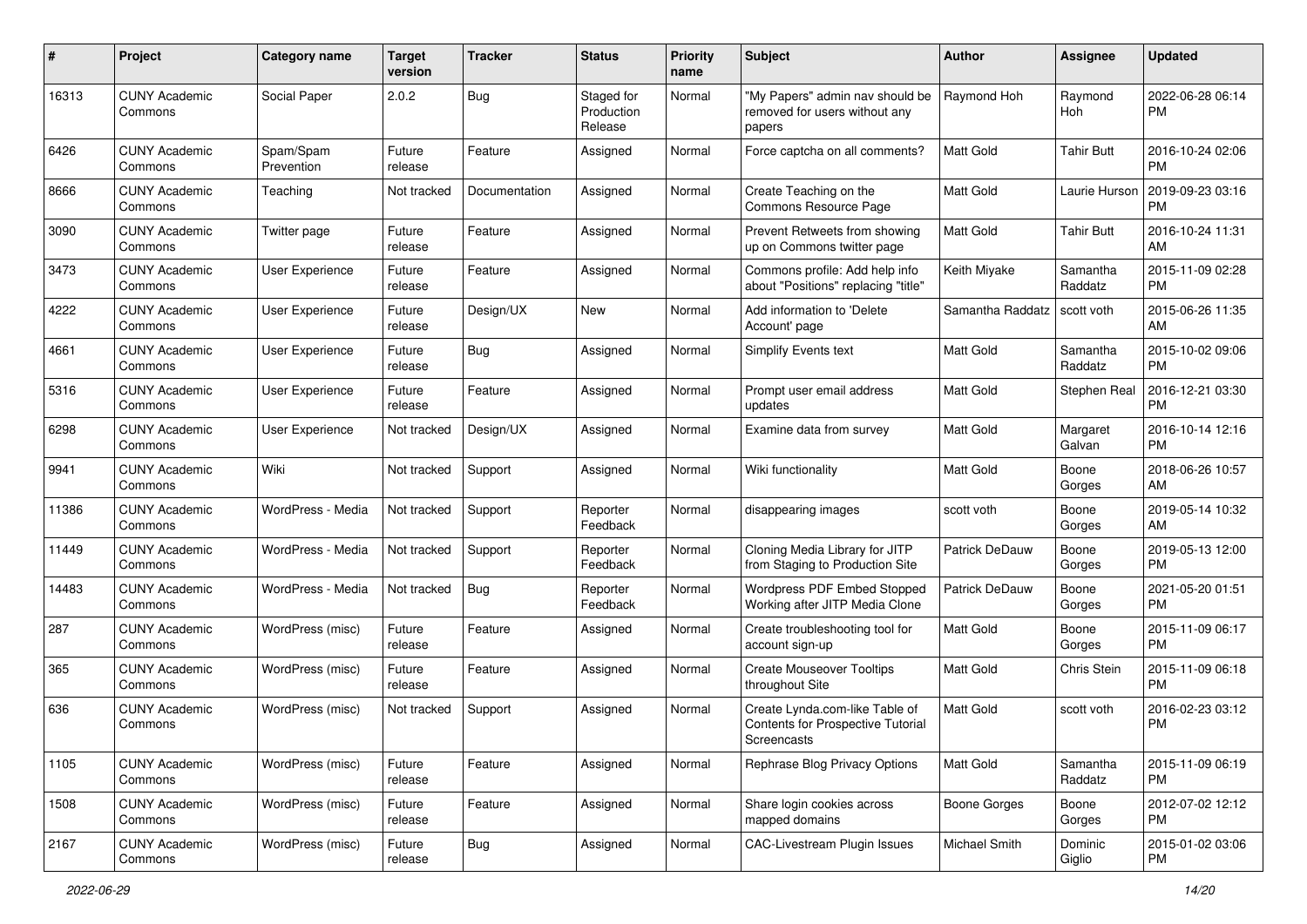| #     | Project                         | <b>Category name</b> | <b>Target</b><br>version | <b>Tracker</b> | <b>Status</b>        | <b>Priority</b><br>name | Subject                                                                                                      | Author                  | <b>Assignee</b> | <b>Updated</b>                |
|-------|---------------------------------|----------------------|--------------------------|----------------|----------------------|-------------------------|--------------------------------------------------------------------------------------------------------------|-------------------------|-----------------|-------------------------------|
| 2175  | <b>CUNY Academic</b><br>Commons | WordPress (misc)     | Not tracked              | Support        | Assigned             | Normal                  | Subscibe 2 vs. Jetpack<br>subscription options                                                               | local admin             | Matt Gold       | 2016-01-26 04:58<br><b>PM</b> |
| 3657  | <b>CUNY Academic</b><br>Commons | WordPress (misc)     | Not tracked              | Feature        | New                  | Normal                  | Create alert for GC email<br>addresses                                                                       | <b>Matt Gold</b>        | Matt Gold       | 2016-04-14 11:29<br><b>PM</b> |
| 3759  | <b>CUNY Academic</b><br>Commons | WordPress (misc)     | Future<br>release        | Feature        | Assigned             | Normal                  | Review Interface for Adding Users<br>to Blogs                                                                | <b>Matt Gold</b>        | Boone<br>Gorges | 2015-03-24 05:52<br><b>PM</b> |
| 4388  | <b>CUNY Academic</b><br>Commons | WordPress (misc)     | Future<br>release        | <b>Bug</b>     | Assigned             | Normal                  | Repeated request for<br>authentication.                                                                      | Alice.Lynn<br>McMichael | Raymond<br>Hoh  | 2015-08-11 07:35<br><b>PM</b> |
| 6332  | <b>CUNY Academic</b><br>Commons | WordPress (misc)     | Future<br>release        | Feature        | <b>New</b>           | Normal                  | Allow uploaded files to be marked<br>as private in an ad hoc way                                             | <b>Boone Gorges</b>     |                 | 2016-10-17 11:41<br><b>PM</b> |
| 6755  | <b>CUNY Academic</b><br>Commons | WordPress (misc)     | Future<br>release        | <b>Bug</b>     | <b>New</b>           | Normal                  | Cannot Deactivate Plugin                                                                                     | Laura Kane              |                 | 2016-11-16 01:12<br><b>PM</b> |
| 9346  | <b>CUNY Academic</b><br>Commons | WordPress (misc)     | Not tracked              | Bug            | New                  | Normal                  | Clone cetls.bmcc.cuny.edu for<br>development                                                                 | Owen Roberts            | Raymond<br>Hoh  | 2018-03-06 05:35<br><b>PM</b> |
| 10040 | <b>CUNY Academic</b><br>Commons | WordPress (misc)     | Not tracked              | <b>Bug</b>     | Reporter<br>Feedback | Normal                  | User doesn't see full list of themes                                                                         | Matt Gold               | Boone<br>Gorges | 2018-07-25 10:12<br>AM        |
| 10380 | <b>CUNY Academic</b><br>Commons | WordPress (misc)     | Future<br>release        | Feature        | In Progress          | Normal                  | Remove blacklisted plugins                                                                                   | <b>Boone Gorges</b>     |                 | 2022-04-26 12:00<br><b>PM</b> |
| 11024 | <b>CUNY Academic</b><br>Commons | WordPress (misc)     | Future<br>release        | <b>Bug</b>     | <b>New</b>           | Normal                  | Subsites should not show "you<br>should update your .htaccess<br>now" notice after permalink setting<br>save | <b>Boone Gorges</b>     |                 | 2019-01-28 01:35<br><b>PM</b> |
| 11624 | <b>CUNY Academic</b><br>Commons | WordPress (misc)     | Not tracked              | Support        | <b>New</b>           | Normal                  | Change pages into posts or swap<br>database for a Commons site?                                              | Stephen Klein           | Raymond<br>Hoh  | 2019-07-09 11:04<br>AM        |
| 11843 | <b>CUNY Academic</b><br>Commons | WordPress (misc)     | Future<br>release        | Design/UX      | <b>New</b>           | Normal                  | Tweaking the Gutenberg Editor<br>Interface                                                                   | Laurie Hurson           |                 | 2022-04-26 12:00<br><b>PM</b> |
| 13835 | <b>CUNY Academic</b><br>Commons | WordPress (misc)     | Future<br>release        | Feature        | <b>New</b>           | Normal                  | Allow OneSearch widget to have<br>'CUNY' as campus                                                           | Boone Gorges            | Boone<br>Gorges | 2021-11-19 12:39<br><b>PM</b> |
| 14074 | <b>CUNY Academic</b><br>Commons | WordPress (misc)     | Not tracked              | Support        | Reporter<br>Feedback | Normal                  | page password protection<br>problem                                                                          | Marilyn Weber           |                 | 2021-03-02 11:03<br>AM        |
| 14113 | <b>CUNY Academic</b><br>Commons | WordPress (misc)     | Future<br>release        | <b>Bug</b>     | Hold                 | Normal                  | Block Editor Not Working on this<br>page - Json error                                                        | scott voth              | Boone<br>Gorges | 2021-03-05 11:01<br>AM        |
| 14983 | <b>CUNY Academic</b><br>Commons | WordPress (misc)     | Not tracked              | Support        | Reporter<br>Feedback | Normal                  | "Read More" tag not working                                                                                  | Rebecca Krisel          | Raymond<br>Hoh  | 2021-11-23 01:17<br>PM        |
| 15767 | <b>CUNY Academic</b><br>Commons | WordPress (misc)     |                          | Support        | New                  | Normal                  | Site loading slowly                                                                                          | scott voth              | Boone<br>Gorges | 2022-04-04 08:56<br><b>PM</b> |
| 16245 | <b>CUNY Academic</b><br>Commons | WordPress (misc)     |                          | <b>Bug</b>     | Reporter<br>Feedback | Normal                  | Save Button missing on<br>WordPress Profile page                                                             | scott voth              | Raymond<br>Hoh  | 2022-06-16 03:09<br><b>PM</b> |
| 16255 | <b>CUNY Academic</b><br>Commons | WordPress (misc)     |                          | <b>Bug</b>     | New                  | Normal                  | Need to define 'MULTISITE'<br>constant in wp-config.php                                                      | Raymond Hoh             |                 | 2022-06-19 09:31<br>AM        |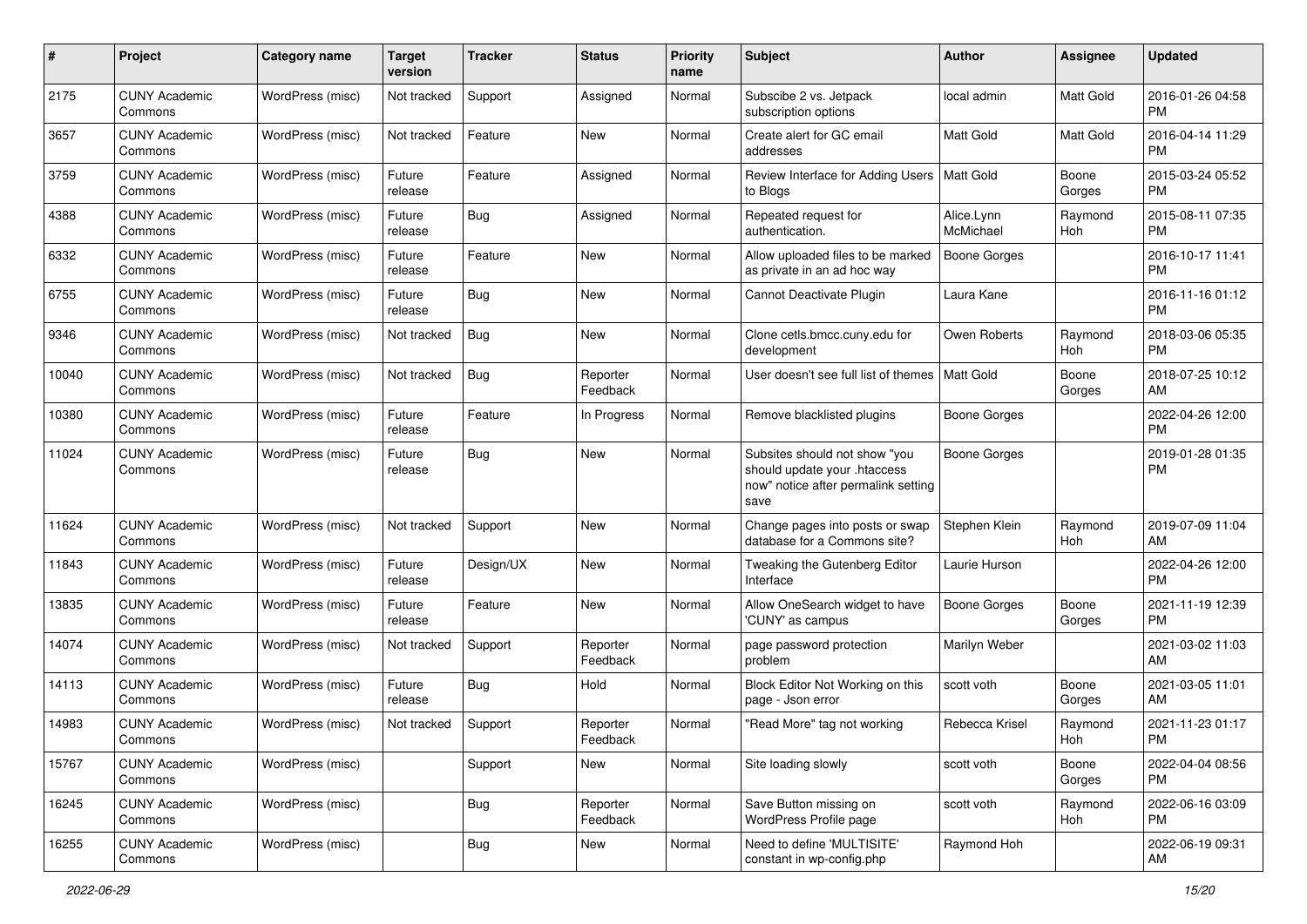| #     | Project                         | <b>Category name</b>     | Target<br>version | <b>Tracker</b> | <b>Status</b>        | <b>Priority</b><br>name | <b>Subject</b>                                                     | Author           | <b>Assignee</b>       | <b>Updated</b>                |
|-------|---------------------------------|--------------------------|-------------------|----------------|----------------------|-------------------------|--------------------------------------------------------------------|------------------|-----------------------|-------------------------------|
| 364   | <b>CUNY Academic</b><br>Commons | <b>WordPress Plugins</b> | Future<br>release | Feature        | <b>New</b>           | Normal                  | <b>Bulletin Board</b>                                              | <b>Matt Gold</b> |                       | 2015-01-05 08:50<br><b>PM</b> |
| 497   | <b>CUNY Academic</b><br>Commons | <b>WordPress Plugins</b> | Future<br>release | Feature        | Assigned             | Normal                  | Drag and Drop Ordering on<br>Gallery Post Plugin                   | <b>Matt Gold</b> | Ron Rennick           | 2015-11-09 06:18<br><b>PM</b> |
| 658   | <b>CUNY Academic</b><br>Commons | <b>WordPress Plugins</b> | Future<br>release | Feature        | Assigned             | Normal                  | Rebulid Sitewide Tag Suggestion                                    | <b>Matt Gold</b> | Boone<br>Gorges       | 2015-01-05 08:47<br><b>PM</b> |
| 3691  | <b>CUNY Academic</b><br>Commons | <b>WordPress Plugins</b> | Future<br>release | <b>Bug</b>     | <b>New</b>           | Normal                  | <b>WPMU Domain Mapping</b><br>Debugging on cdev                    | Raymond Hoh      | Matt Gold             | 2014-12-12 09:04<br>AM        |
| 3939  | <b>CUNY Academic</b><br>Commons | <b>WordPress Plugins</b> | Future<br>release | <b>Bug</b>     | Hold                 | Normal                  | Activity stream support for<br>Co-Authors Plus plugin              | Raymond Hoh      | Raymond<br><b>Hoh</b> | 2015-11-09 06:13<br><b>PM</b> |
| 5826  | <b>CUNY Academic</b><br>Commons | <b>WordPress Plugins</b> | Future<br>release | Support        | Reporter<br>Feedback | Normal                  | <b>Remove Subscription Options</b><br>plugin from directory        | Sarah Morgano    | Sarah<br>Morgano      | 2016-10-21 04:14<br><b>PM</b> |
| 8078  | <b>CUNY Academic</b><br>Commons | <b>WordPress Plugins</b> | Future<br>release | System Upgrade | Assigned             | Normal                  | <b>CommentPress Updates</b>                                        | Margaret Galvan  | Christian<br>Wach     | 2017-05-08 03:49<br><b>PM</b> |
| 9211  | <b>CUNY Academic</b><br>Commons | <b>WordPress Plugins</b> | Future<br>release | Support        | Reporter<br>Feedback | Normal                  | Auto-Role Setting in Forum Plugin<br><b>Causing Some Confusion</b> | Luke Waltzer     | Boone<br>Gorges       | 2018-03-13 11:44<br>AM        |
| 9289  | <b>CUNY Academic</b><br>Commons | <b>WordPress Plugins</b> | Future<br>release | <b>Bug</b>     | Reporter<br>Feedback | Normal                  | <b>Email Users Plugin</b>                                          | Laurie Hurson    | Boone<br>Gorges       | 2018-10-24 12:34<br><b>PM</b> |
| 9515  | <b>CUNY Academic</b><br>Commons | <b>WordPress Plugins</b> | Not tracked       | Bug            | Reporter<br>Feedback | Normal                  | Text to Speech plugin - "More<br>Slowly" checkbox not working      | scott voth       | Boone<br>Gorges       | 2018-06-13 02:26<br><b>PM</b> |
| 9926  | <b>CUNY Academic</b><br>Commons | <b>WordPress Plugins</b> | Future<br>release | <b>Bug</b>     | <b>New</b>           | Normal                  | twitter-mentions-as-comments<br>cron jobs can run long             | Boone Gorges     | Boone<br>Gorges       | 2018-10-24 12:34<br><b>PM</b> |
| 9947  | <b>CUNY Academic</b><br>Commons | <b>WordPress Plugins</b> | Future<br>release | Feature        | Reporter<br>Feedback | Normal                  | Install H5P quiz plugin                                            | <b>Matt Gold</b> | Boone<br>Gorges       | 2018-09-11 11:01<br>AM        |
| 11120 | <b>CUNY Academic</b><br>Commons | <b>WordPress Plugins</b> | Not tracked       | <b>Bug</b>     | Reporter<br>Feedback | Normal                  | Events Manager Events Not<br>Showing Up                            | Mark Webb        |                       | 2019-02-27 04:10<br><b>PM</b> |
| 11415 | <b>CUNY Academic</b><br>Commons | <b>WordPress Plugins</b> | Not tracked       | Bug            | Reporter<br>Feedback | Normal                  | <b>Blog Subscriptions in Jetpack</b>                               | Laurie Hurson    |                       | 2019-05-14 10:34<br>AM        |
| 11545 | <b>CUNY Academic</b><br>Commons | <b>WordPress Plugins</b> | Not tracked       | Support        | <b>New</b>           | Normal                  | Twitter searches in WordPress                                      | Gina Cherry      | <b>Matt Gold</b>      | 2019-09-23 01:03<br><b>PM</b> |
| 11649 | <b>CUNY Academic</b><br>Commons | <b>WordPress Plugins</b> | 2.0.2             | Bug            | In Progress          | Normal                  | CC license displayed on every<br>page                              | Gina Cherry      | Raymond<br>Hoh        | 2022-06-14 11:36<br>AM        |
| 11788 | <b>CUNY Academic</b><br>Commons | <b>WordPress Plugins</b> | Future<br>release | Support        | Reporter<br>Feedback | Normal                  | Plugin Request - Browse Aloud                                      | scott voth       |                       | 2019-09-24 08:42<br>AM        |
| 12121 | <b>CUNY Academic</b><br>Commons | <b>WordPress Plugins</b> | 2.0.2             | Feature        | Reporter<br>Feedback | Normal                  | Embedding H5P Iframes on<br><b>Commons Site</b>                    | Laurie Hurson    | Boone<br>Gorges       | 2022-06-14 11:36<br>AM        |
| 12573 | <b>CUNY Academic</b><br>Commons | <b>WordPress Plugins</b> | Future<br>release | Bug            | <b>New</b>           | Normal                  | <b>CommentPress Core Issues</b>                                    | scott voth       |                       | 2020-03-24 04:32<br>PM        |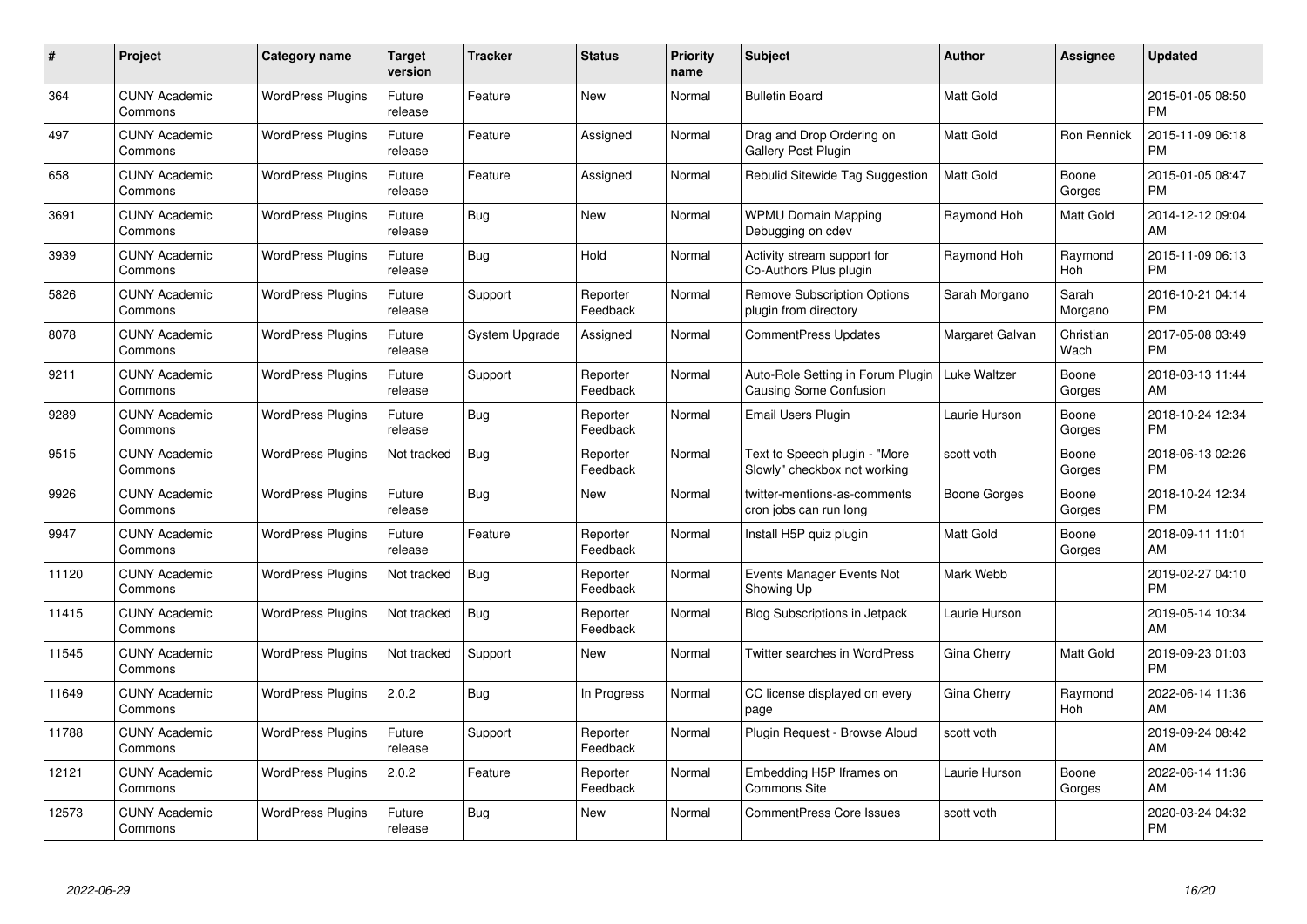| #     | Project                         | Category name            | <b>Target</b><br>version | <b>Tracker</b> | <b>Status</b>                       | <b>Priority</b><br>name | Subject                                                                                       | Author                  | <b>Assignee</b>     | <b>Updated</b>                |
|-------|---------------------------------|--------------------------|--------------------------|----------------|-------------------------------------|-------------------------|-----------------------------------------------------------------------------------------------|-------------------------|---------------------|-------------------------------|
| 12741 | <b>CUNY Academic</b><br>Commons | <b>WordPress Plugins</b> | Not tracked              | Support        | Reporter<br>Feedback                | Normal                  | <b>Tableau Public Viz Block</b>                                                               | Marilyn Weber           | Raymond<br>Hoh      | 2020-05-12 11:00<br>AM        |
| 13946 | <b>CUNY Academic</b><br>Commons | <b>WordPress Plugins</b> | 2.1.0                    | Support        | Assigned                            | Normal                  | Custom Embed handler For<br>OneDrive files                                                    | scott voth              | Raymond<br>Hoh      | 2022-05-26 10:46<br>AM        |
| 14987 | <b>CUNY Academic</b><br>Commons | <b>WordPress Plugins</b> | Future<br>release        | <b>Bug</b>     | New                                 | Normal                  | Elementor update causes<br>database freeze-up                                                 | Boone Gorges            | Boone<br>Gorges     | 2021-11-29 12:02<br><b>PM</b> |
| 15516 | <b>CUNY Academic</b><br>Commons | <b>WordPress Plugins</b> |                          | <b>Bug</b>     | Reporter<br>Feedback                | Normal                  | Can't publish or save draft of post<br>on wordpress.com                                       | Raffi<br>Khatchadourian | Raymond<br>Hoh      | 2022-03-02 05:52<br><b>PM</b> |
| 16312 | <b>CUNY Academic</b><br>Commons | <b>WordPress Plugins</b> | 2.0.2                    | <b>Bug</b>     | Staged for<br>Production<br>Release | Normal                  | Remove VaultPress plug-in                                                                     | Raffi<br>Khatchadourian | Raymond<br>Hoh      | 2022-06-28 08:44<br><b>PM</b> |
| 16314 | <b>CUNY Academic</b><br>Commons | <b>WordPress Plugins</b> |                          | Feature        | New                                 | Normal                  | Install Multicollab plug-in?                                                                  | Raffi<br>Khatchadourian |                     | 2022-06-28 09:07<br><b>PM</b> |
| 412   | <b>CUNY Academic</b><br>Commons | <b>WordPress Themes</b>  | Future<br>release        | Feature        | Assigned                            | Normal                  | <b>Featured Themes</b>                                                                        | <b>Matt Gold</b>        | Dominic<br>Giglio   | 2015-01-05 08:44<br><b>PM</b> |
| 3492  | <b>CUNY Academic</b><br>Commons | <b>WordPress Themes</b>  | Future<br>release        | Support        | Assigned                            | Normal                  | Add CBOX theme to the<br>Commons                                                              | scott voth              | Raymond<br>Hoh      | 2014-10-08 05:55<br><b>PM</b> |
| 8211  | <b>CUNY Academic</b><br>Commons | <b>WordPress Themes</b>  | Future<br>release        | Feature        | <b>New</b>                          | Normal                  | Theme Suggestions: Material<br>Design-Inspired Themes                                         | Margaret Galvan         | Margaret<br>Galvan  | 2017-08-07 02:48<br><b>PM</b> |
| 10769 | <b>CUNY Academic</b><br>Commons | <b>WordPress Themes</b>  | Not tracked              | <b>Bug</b>     | Reporter<br>Feedback                | Normal                  | 2011 Theme Sidebar                                                                            | Mark Webb               |                     | 2018-12-04 04:09<br><b>PM</b> |
| 12360 | <b>CUNY Academic</b><br>Commons | <b>WordPress Themes</b>  | Not tracked              | <b>Bug</b>     | Reporter<br>Feedback                | Normal                  | site just says "DANTE We are<br>currently in maintenance mode,<br>please check back shortly." | Marilyn Weber           |                     | 2020-02-04 12:13<br><b>PM</b> |
| 14911 | <b>CUNY Academic</b><br>Commons | <b>WordPress Themes</b>  | Not tracked              | Support        | <b>New</b>                          | Normal                  | Twentytwentyone theme                                                                         | Marilyn Weber           |                     | 2021-10-28 10:37<br>AM        |
| 4986  | <b>CUNY Academic</b><br>Commons | ZenDesk                  | Not tracked              | Support        | Assigned                            | Normal                  | Prepare documentation for<br>Zendesk re web widget                                            | <b>Matt Gold</b>        | Samantha<br>Raddatz | 2016-02-25 03:09<br><b>PM</b> |
| 11968 | JustPublics@365<br>MediaCamp    |                          |                          | Feature        | <b>New</b>                          | Normal                  | Nanoscience Retractable Display<br>Unit                                                       | Donald Cherry           | Bonnie<br>Eissner   | 2021-02-19 08:50<br>AM        |
| 2571  | <b>NYCDH Community</b><br>Site  |                          |                          | Feature        | Assigned                            | Normal                  | Add Google custom search box to<br>homepage                                                   | <b>Mark Newton</b>      | Raymond<br>Hoh      | 2013-05-18 07:49<br><b>PM</b> |
| 2573  | <b>NYCDH Community</b><br>Site  |                          |                          | Feature        | Reporter<br>Feedback                | Normal                  | Add dh nyc twitter list feed to site                                                          | <b>Mark Newton</b>      | <b>Matt Gold</b>    | 2013-05-16 11:42<br>PM        |
| 2574  | <b>NYCDH Community</b><br>Site  |                          |                          | Feature        | Assigned                            | Normal                  | Add Way to Upload Files to<br>Groups                                                          | <b>Mark Newton</b>      | Raymond<br>Hoh      | 2013-05-18 07:46<br><b>PM</b> |
| 8992  | NYCDH Community<br>Site         |                          |                          | <b>Bug</b>     | Assigned                            | Normal                  | Multiple RBE error reports                                                                    | Matt Gold               | Raymond<br>Hoh      | 2017-12-11 05:43<br><b>PM</b> |
| 13912 | <b>CUNY Academic</b><br>Commons |                          | Not tracked              | Feature        | Hold                                | Low                     | posting "missed schedule"                                                                     | Marilyn Weber           |                     | 2021-02-23 10:46<br>AM        |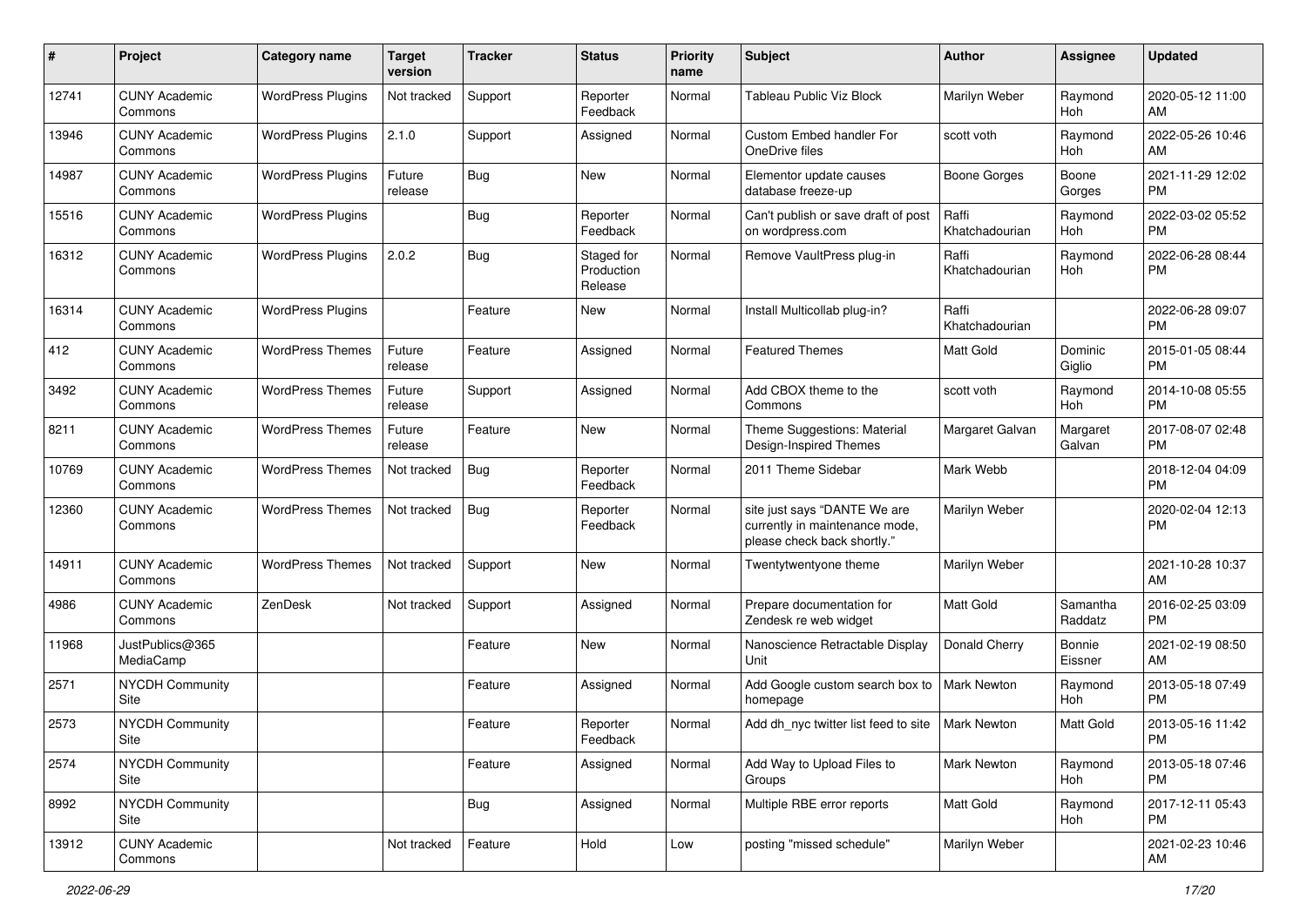| #     | Project                         | <b>Category name</b>       | Target<br>version | <b>Tracker</b> | <b>Status</b>        | <b>Priority</b><br>name | Subject                                                                       | <b>Author</b>       | <b>Assignee</b>     | <b>Updated</b>                |
|-------|---------------------------------|----------------------------|-------------------|----------------|----------------------|-------------------------|-------------------------------------------------------------------------------|---------------------|---------------------|-------------------------------|
| 58    | <b>CUNY Academic</b><br>Commons | BuddyPress (misc)          | Future<br>release | Feature        | Assigned             | Low                     | Make member search sortable by<br>last name                                   | Roberta Brody       | Boone<br>Gorges     | 2010-08-26 02:38<br><b>PM</b> |
| 310   | <b>CUNY Academic</b><br>Commons | <b>BuddyPress (misc)</b>   | Future<br>release | Feature        | Assigned             | Low                     | Friend Request Email                                                          | Matt Gold           | Samantha<br>Raddatz | 2015-11-09 05:08<br><b>PM</b> |
| 1423  | CUNY Academic<br>Commons        | BuddyPress (misc)          | Future<br>release | Feature        | Assigned             | Low                     | Show an avatar for pingback<br>comment activity items                         | <b>Boone Gorges</b> | Tahir Butt          | 2016-10-24 12:03<br><b>PM</b> |
| 2325  | <b>CUNY Academic</b><br>Commons | BuddyPress (misc)          | Future<br>release | Feature        | Assigned             | Low                     | Profile should have separate<br>fields for first/last names                   | local admin         | Boone<br>Gorges     | 2015-11-09 06:09<br><b>PM</b> |
| 519   | <b>CUNY Academic</b><br>Commons | <b>BuddyPress Docs</b>     | Future<br>release | Feature        | Assigned             | Low                     | TOC for individual docs - for new<br>BP "wiki-like" plugin                    | scott voth          | Boone<br>Gorges     | 2015-11-09 05:54<br><b>PM</b> |
| 1417  | <b>CUNY Academic</b><br>Commons | <b>BuddyPress Docs</b>     | Future<br>release | Feature        | Assigned             | Low                     | Bulk actions for BuddyPress Docs                                              | <b>Boone Gorges</b> | Boone<br>Gorges     | 2016-10-17 10:41<br><b>PM</b> |
| 6389  | <b>CUNY Academic</b><br>Commons | <b>BuddyPress Docs</b>     | Future<br>release | Feature        | <b>New</b>           | Low                     | Make Discussion Area Visible<br>When Editing a Doc                            | Luke Waltzer        | Boone<br>Gorges     | 2016-10-21 04:16<br><b>PM</b> |
| 1165  | <b>CUNY Academic</b><br>Commons | <b>Email Invitations</b>   | Future<br>release | Feature        | Assigned             | Low                     | Allow saved lists of invitees under<br>Send Invites                           | <b>Boone Gorges</b> | Boone<br>Gorges     | 2015-11-09 06:03<br><b>PM</b> |
| 1166  | <b>CUNY Academic</b><br>Commons | <b>Email Invitations</b>   | Future<br>release | Feature        | New                  | Low                     | Better organizational tools for<br>Sent Invites                               | <b>Boone Gorges</b> | Boone<br>Gorges     | 2015-11-09 06:02<br><b>PM</b> |
| 1167  | CUNY Academic<br>Commons        | <b>Email Invitations</b>   | Future<br>release | Feature        | New                  | Low                     | Allow email invitations to be<br>resent                                       | <b>Boone Gorges</b> | Boone<br>Gorges     | 2015-11-12 12:53<br>AM        |
| 333   | <b>CUNY Academic</b><br>Commons | <b>Email Notifications</b> | Future<br>release | Feature        | Assigned             | Low                     | Delay Forum Notification Email<br>Delivery Until After Editing Period<br>Ends | <b>Matt Gold</b>    | Raymond<br>Hoh      | 2015-11-09 06:01<br><b>PM</b> |
| 11971 | <b>CUNY Academic</b><br>Commons | <b>Email Notifications</b> | Future<br>release | Bug            | Reporter<br>Feedback | Low                     | Pictures obscured in emailed post<br>notifications                            | Marilyn Weber       | Raymond<br>Hoh      | 2019-11-21 01:14<br><b>PM</b> |
| 5016  | <b>CUNY Academic</b><br>Commons | Events                     | Future<br>release | Feature        | Assigned             | Low                     | Allow comments to be posted on<br>events                                      | <b>Matt Gold</b>    | Raymond<br>Hoh      | 2019-03-01 02:23<br><b>PM</b> |
| 6749  | <b>CUNY Academic</b><br>Commons | Events                     | Future<br>release | Bug            | New                  | Low                     | BPEO iCal request can trigger<br>very large number of DB queries              | <b>Boone Gorges</b> | Raymond<br>Hoh      | 2016-11-15 10:09<br><b>PM</b> |
| 1192  | CUNY Academic<br>Commons        | <b>Group Files</b>         | Future<br>release | Feature        | Assigned             | Low                     | When posting group files, allow<br>users to add a category without<br>saving  | <b>Matt Gold</b>    | Raymond<br>Hoh      | 2015-11-09 05:53<br><b>PM</b> |
| 3080  | <b>CUNY Academic</b><br>Commons | Group Files                | Future<br>release | Feature        | Assigned             | Low                     | Create a system to keep track of<br>file changes                              | Matt Gold           | Boone<br>Gorges     | 2014-02-26 10:04<br><b>PM</b> |
| 3354  | <b>CUNY Academic</b><br>Commons | <b>Group Files</b>         | Future<br>release | Feature        | Assigned             | Low                     | Allow Group Download of Multiple   Matt Gold<br>Selected Files                |                     | Chris Stein         | 2014-08-01 08:50<br>AM        |
| 6392  | <b>CUNY Academic</b><br>Commons | Group Forums               | Future<br>release | Design/UX      | Assigned             | Low                     | Composition/Preview Panes in<br>Forum Posts                                   | Luke Waltzer        | Paige Dupont        | 2016-10-21 04:26<br><b>PM</b> |
| 1456  | <b>CUNY Academic</b><br>Commons | Group Invitations          | Future<br>release | Feature        | Reporter<br>Feedback | Low                     | Invite to Group Button from Profile   Matt Gold<br>Field                      |                     | Samantha<br>Raddatz | 2015-11-09 05:59<br><b>PM</b> |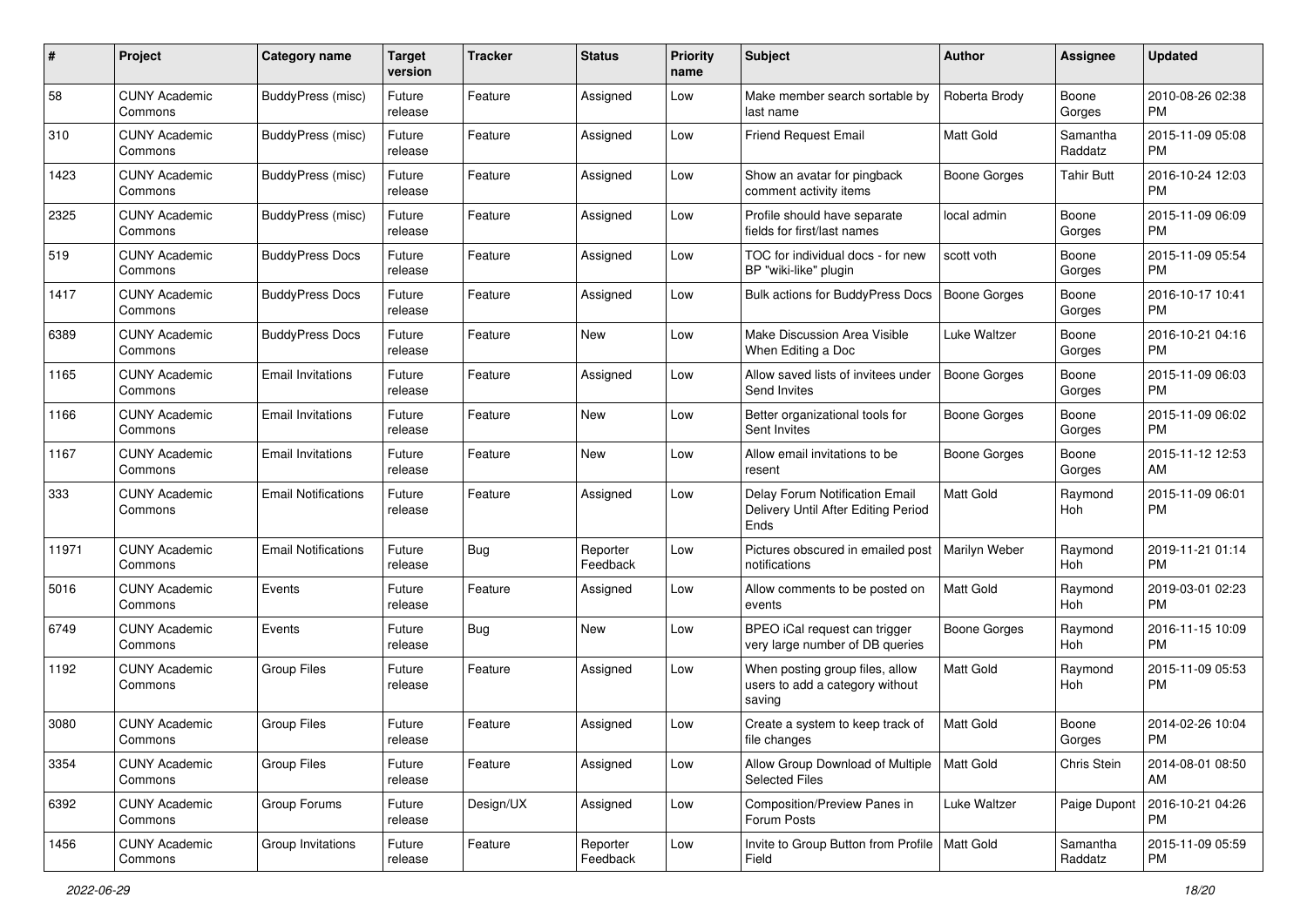| #    | Project                         | Category name            | <b>Target</b><br>version | <b>Tracker</b> | <b>Status</b>        | <b>Priority</b><br>name | Subject                                                                                                                                               | <b>Author</b>           | <b>Assignee</b>     | <b>Updated</b>                |
|------|---------------------------------|--------------------------|--------------------------|----------------|----------------------|-------------------------|-------------------------------------------------------------------------------------------------------------------------------------------------------|-------------------------|---------------------|-------------------------------|
| 2610 | <b>CUNY Academic</b><br>Commons | Group Invitations        | Future<br>release        | Feature        | Assigned             | Low                     | Request: Custom invitation<br>message to group invites                                                                                                | local admin             | Boone<br>Gorges     | 2015-11-09 06:13<br><b>PM</b> |
| 1983 | <b>CUNY Academic</b><br>Commons | Home Page                | Future<br>release        | Feature        | Assigned             | Low                     | Media Library integration with<br>Featured Content plugin                                                                                             | <b>Boone Gorges</b>     | Dominic<br>Giglio   | 2014-03-17 10:34<br>AM        |
| 4535 | <b>CUNY Academic</b><br>Commons | My Commons               | Future<br>release        | <b>Bug</b>     | New                  | Low                     | My Commons filter issue                                                                                                                               | scott voth              | Raymond<br>Hoh      | 2015-09-01 11:17<br>AM        |
| 2013 | <b>CUNY Academic</b><br>Commons | <b>Public Portfolio</b>  | Future<br>release        | Feature        | Assigned             | Low                     | Have Profile Privacy Options<br>show up only for filled-in fields                                                                                     | Matt Gold               | Boone<br>Gorges     | 2015-11-09 06:09<br><b>PM</b> |
| 3048 | <b>CUNY Academic</b><br>Commons | <b>Public Portfolio</b>  | Future<br>release        | Feature        | New                  | Low                     | Images for rich text profile fields                                                                                                                   | Boone Gorges            | Boone<br>Gorges     | 2014-02-19 12:56<br><b>PM</b> |
| 940  | <b>CUNY Academic</b><br>Commons | Redmine                  | Future<br>release        | Feature        | Assigned             | Low                     | Communication with users after<br>releases                                                                                                            | <b>Matt Gold</b>        | Dominic<br>Giglio   | 2012-09-09 04:36<br><b>PM</b> |
| 3615 | <b>CUNY Academic</b><br>Commons | Redmine                  | Not tracked              | Feature        | <b>New</b>           | Low                     | Create Redmine issues via email                                                                                                                       | Dominic Giglio          | Boone<br>Gorges     | 2017-11-16 11:36<br>AM        |
| 5050 | <b>CUNY Academic</b><br>Commons | Social Paper             | Future<br>release        | Feature        | <b>New</b>           | Low                     | Making comments visible in SP<br>editing mode (SP suggestion #1)                                                                                      | Marilyn Weber           | Samantha<br>Raddatz | 2019-09-17 11:10<br><b>PM</b> |
| 5052 | <b>CUNY Academic</b><br>Commons | Social Paper             | Future<br>release        | Feature        | New                  | Low                     | Sentence by sentence or line by<br>line comments (SP suggestion #3)                                                                                   | Marilyn Weber           | Boone<br>Gorges     | 2016-02-11 10:24<br><b>PM</b> |
| 5053 | <b>CUNY Academic</b><br>Commons | Social Paper             | Future<br>release        | Feature        | New                  | Low                     | Scrollable menu to add readers<br>(SP suggestion #4)                                                                                                  | Marilyn Weber           | Samantha<br>Raddatz | 2016-04-21 05:21<br><b>PM</b> |
| 5058 | <b>CUNY Academic</b><br>Commons | Social Paper             | Future<br>release        | Feature        | <b>New</b>           | Low                     | Can there be a clearer signal that<br>even when comments have<br>already been made you add<br>comments by clicking on the side?<br>(SP suggestion #5) | Marilyn Weber           | Samantha<br>Raddatz | 2016-02-11 10:24<br><b>PM</b> |
| 8675 | <b>CUNY Academic</b><br>Commons | <b>User Onboarding</b>   | Future<br>release        | <b>Bug</b>     | Reporter<br>Feedback | Low                     | Add new User search screen calls<br>for the input of email address but<br>doesn't work with one                                                       | Paul Hebert             | Boone<br>Gorges     | 2017-10-11 11:17<br>AM        |
| 1562 | <b>CUNY Academic</b><br>Commons | <b>WordPress Plugins</b> | Future<br>release        | Feature        | Assigned             | Low                     | Play with NYT Collaborative<br><b>Authoring Tool</b>                                                                                                  | <b>Matt Gold</b>        | Boone<br>Gorges     | 2015-01-05 08:47<br><b>PM</b> |
| 2223 | <b>CUNY Academic</b><br>Commons | <b>WordPress Plugins</b> | Future<br>release        | Feature        | Assigned             | Low                     | Add Participad to the CUNY<br><b>Academic Commons</b>                                                                                                 | <b>Matt Gold</b>        | Boone<br>Gorges     | 2014-09-17 10:03<br><b>PM</b> |
| 6356 | <b>CUNY Academic</b><br>Commons | <b>WordPress Plugins</b> | Future<br>release        | <b>Bug</b>     | Reporter<br>Feedback | Low                     | Should Subscribe2 be<br>deprecated?                                                                                                                   | Luke Waltzer            |                     | 2017-03-20 12:20<br><b>PM</b> |
| 8498 | <b>CUNY Academic</b><br>Commons | <b>WordPress Plugins</b> | Future<br>release        | Feature        | New                  | Low                     | <b>Gravity Forms Email Users</b>                                                                                                                      | Raffi<br>Khatchadourian | Matt Gold           | 2017-10-13 12:58<br><b>PM</b> |
| 2576 | NYCDH Community<br>Site         |                          |                          | Bug            | Hold                 | Low                     | Test Next Button in Javascript<br><b>Tutorial Under Activities</b>                                                                                    | <b>Mark Newton</b>      | Alex Gil            | 2013-05-18 02:55<br><b>PM</b> |
| 2577 | NYCDH Community<br>Site         |                          |                          | Feature        | Assigned             | Low                     | Investigate Potential to Add Links<br>to the Forum                                                                                                    | Mark Newton             | Alex Gil            | 2013-05-16 09:40<br><b>PM</b> |